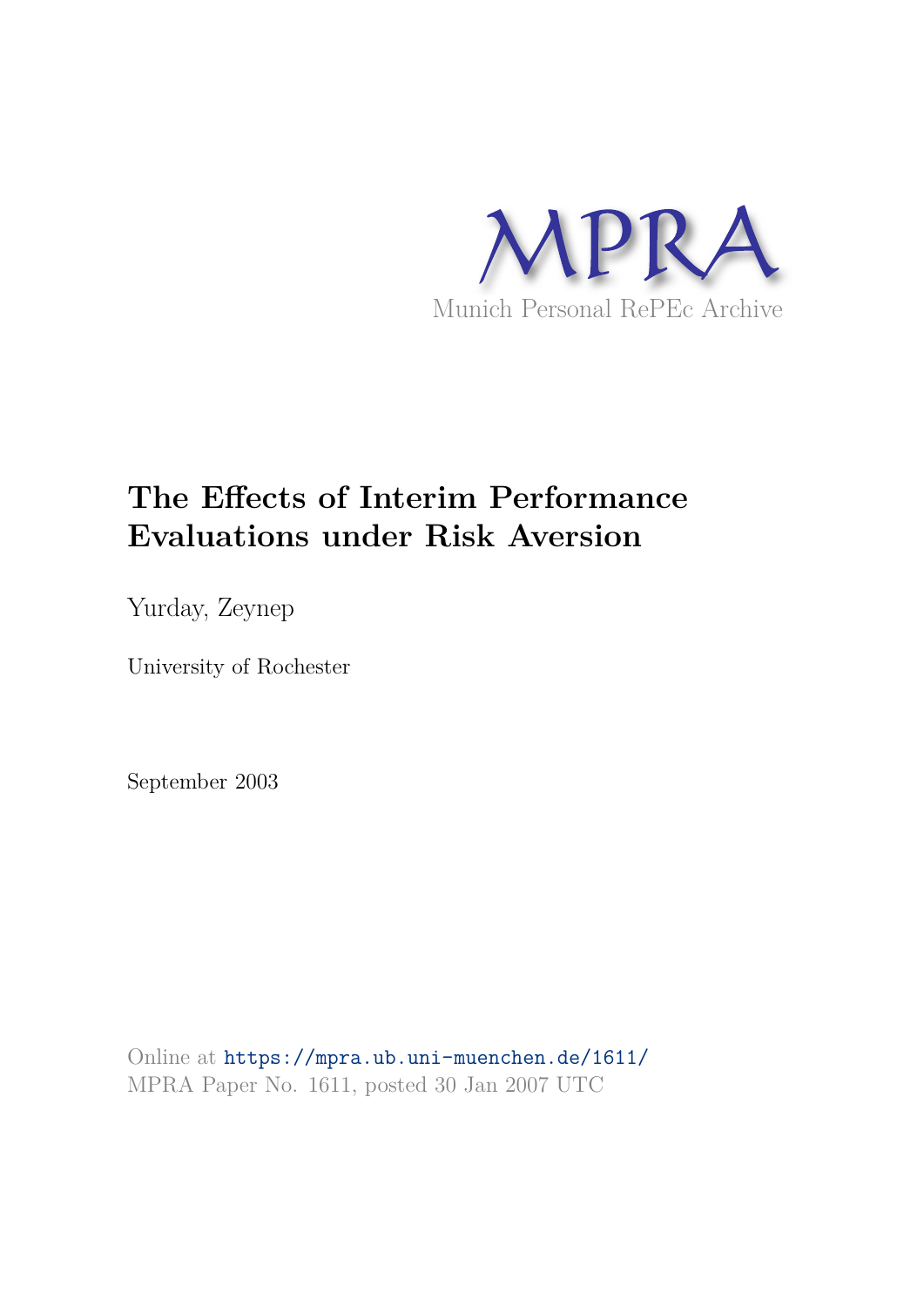## The Effects of Interim Performance Evaluations under Risk Aversion

by Zeynep Yurday<sup>∗</sup>

September 2003

#### Abstract

This paper reconsiders the applicability of a recently posed theoretical result concerning the optimality of not providing interim performance evaluations to the agent when implementing a given amount of total effort. The model used by Lizzeri, Meyers and Persico (2002) under the assumption of a risk neutral agent restricted by limited liability is analyzed when the agent is risk averse to show that interim performance evaluations do matter in reducing contract costs. In particular, they enable the principal to transfer the burden of insuring the agent against risk to the agent herself. Hence, the same incentives can be provided without as much consumption smoothing once performance information is revealed. On the other hand, when the incentive scheme is fixed, the risk averse agent may find it optimal to exert a greater amount of effort when performance evaluations are not revealed so as to insure herself against the possible losses that come with unexpected bad outcomes.

## 1 Introduction

In a dynamic principal-agent relationship where the principal is more informed compared to the agent about her performance, it is a natural question to ask, what the effect of disclosing such information to the agent is. In particular, how does revelation of such information affect the effort level chosen by the agent and how does it affect the contract cost the principal must incur in order to implement a given level of effort?

Real life examples necessitating such a question to be theoretically resolved abound. Consider, the relationship between a teacher and a student in the classroom: a teacher who is experienced in assessing the performance of a child based on her in-class participation, test scores and interaction with other

<sup>∗</sup>Department of Economics, University of Rochester, Rochester, NY 14627, USA. E-mail: zeyn@troi.cc.rochester.edu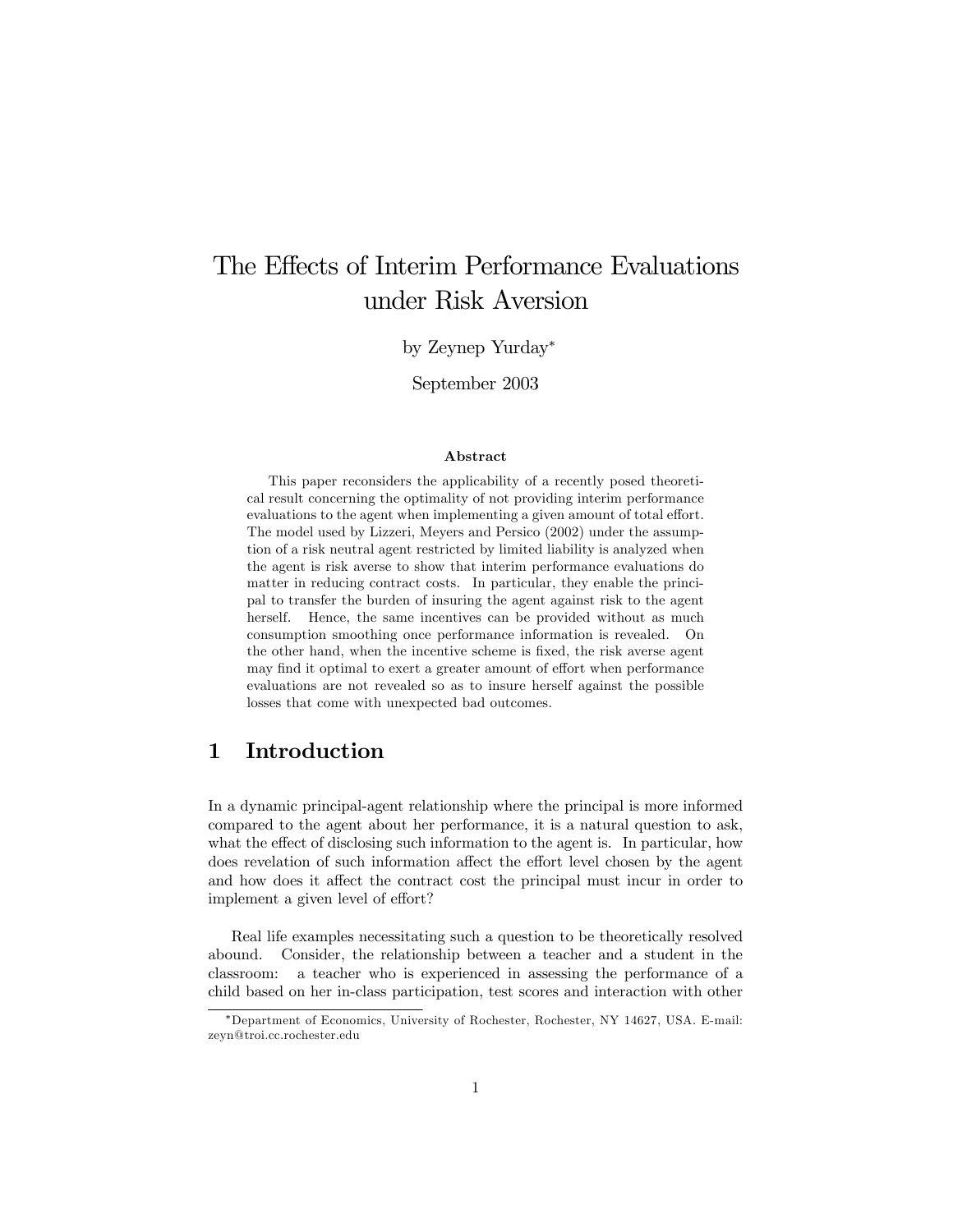students is in a better position to objectively evaluate how well a student is doing in the class; whereas a student who has just been introduced to the process of grappling with foreign concepts may not be aware of how well she is at learning them. Hence, the disparity in the position of the teacher and his student places the teacher at an informational advantage regarding the performance of the student. Given this informational asymmetry, how would the student react over time to learning about the assessment of her teacher? Will she start working more or less depending on whether she did well last week? And will she need to be given more points to study just as hard had she not known what her performance level was?

Perhaps the cost of rewarding the student for the amount of work she puts in is not so important for the teacher when the rewards are defined as course grades. However, once we consider the same informational asymmetry applied to the relationship between an employer and an employee in an organization, we realize that the principal's valuation is not just based on getting the maximum amount of effort possible from the agent, but also on how costly it will be for him to have the agent exert that effort. That is, an employer's concerns regarding the wages he has to pay his employee in order to make him work just as hard might prevent him from revealing performance information to his employee.

Lizzeri, Meyer, and Persico, (2002, henceforth LMP) analyze this question closely in a two-period, two-output, principal-agent model where both the principal and the agent are risk-neutral, and inefficiencies in effort provision exist due to limited liability on the part of the agent. Together with these assumptions, they are able to show that even though the agent is willing to exert more effort under revelation of performance information, it is costlier to have her exert the same level of effort. In fact, for any amount of aggregate effort the principal wishes to implement, the contract cost under information revelation will always exceed that under no revelation.

Risk neutrality together with limited liability is key to establishing their conclusions. It is well known in the contract theory literature that with these assumptions, the optimal output-contingent wage contract will only award the most successful outcome while punishing—to the extent permitted by the degree of limited liability—the rest of the possible outcomes. When no performance information is revealed across time, the dynamic relationship between the principal and the agent is equivalent to that of a static one, where the agent commits to a sequence of efforts from the beginning and is compensated for the outcome to each at the end. The principal can therefore implement a given sequence of efforts at the least cost by simply rewarding the outcome that is most informative about this sequence of efforts (usually the highest outcome if the maximum likelihood ratio property holds).

LMP use this property to show that under no revelation of performance information, the principal can implement a given level of aggregate effort by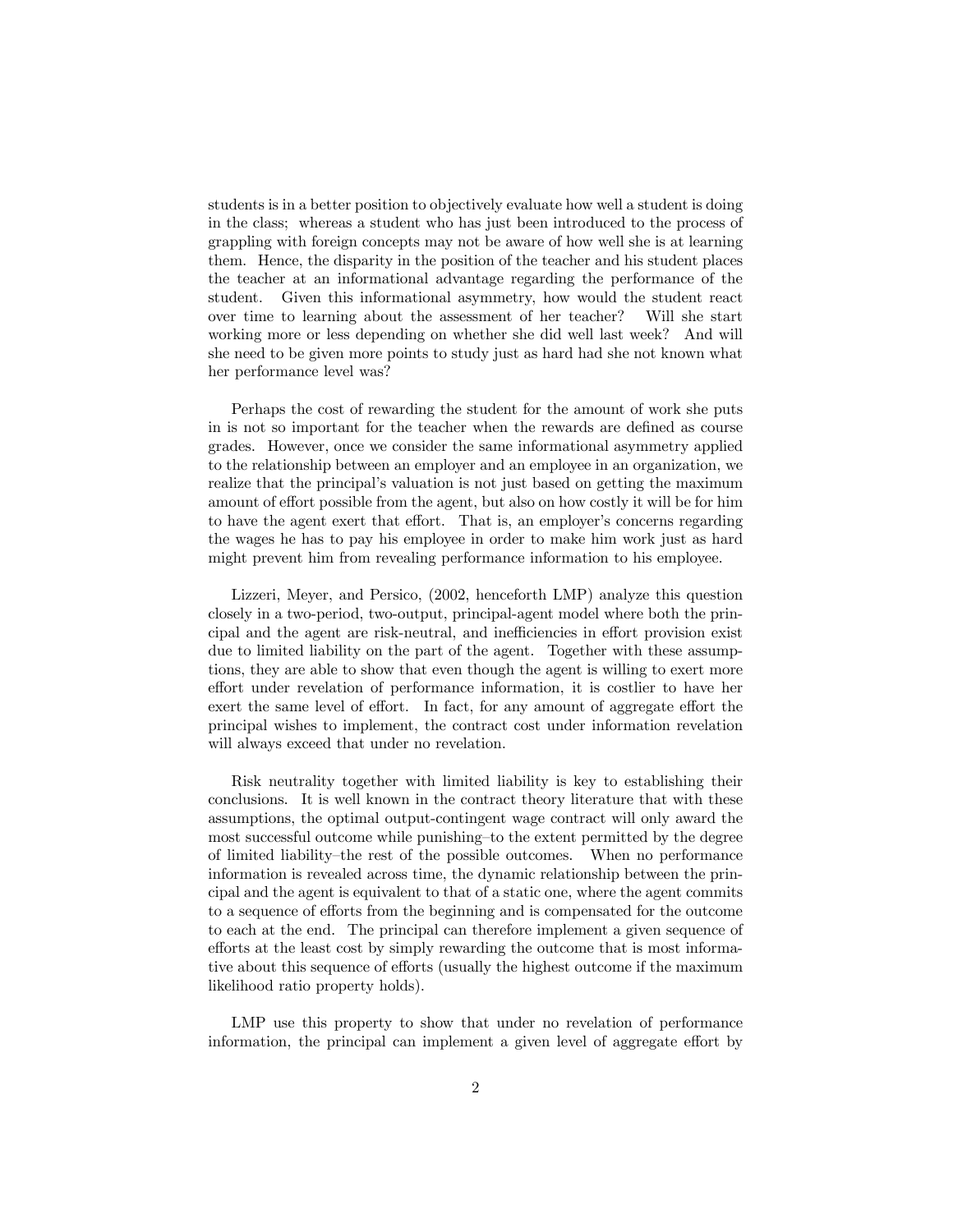paying the agent positive wages for two sequential successes while paying her zero wages otherwise. By so doing, the principal is actually maximizing the incentive provision effect at the minimal cost possible. If information is revealed to the agent however, such a strong incentive provision mechanism may no longer implement the same effort level. Once a failure is revealed after the first period, if zero wages are awarded to the agent for any combination of outcomes involving a failure, then the agent will exert zero effort in the second period knowing that he will receive nothing. Hence, information revelation makes incentive provision more costly, by necessitating an increase in wages in order to provide the same aggregate effort level.

This paper shows that introducing another form of inefficiency which is due to risk aversion rather than limited liability has potential to alter the above conclusions completely. Namely, if the agent is risk averse, the optimal contract will involve a trade-off between incentive provision and insurance provision, and so even when no performance information is revealed, it will no longer be optimal to provide such strong incentives since it increases the amount of risk the agent will have to bear. In fact, the agent's risk aversion will force the principal to insure the agent against risk by smoothing her consumption across different states. This insurance effect will have a stronger impact on the optimal contract under no revelation compared to revelation, since the agent is able to insure herself against risk by adjusting her second period effort level once performance information is revealed.

Such an outcome is intuitive when we think of the teacher-student relationship discussed above. The LMP (2002) result suggests that the teacher may implement the same amount of effort with lower grades by only offering a final exam for the course. However, it is a well known fact that midterm exams which reveal the students' performance are frequently used. A midterm exam may help adjust a student's effort upon observing her intermediate performance level. Considering the student is risk averse, such an adjustment will remove the responsibility off the teacher of actually insuring the student against a failure on the final exam. Such an insurance would be provided through a reduction in the dispersion of final grades across different performance levels. Had the student some idea regarding how well she was doing in the course prior to receiving her final grade, she would have been able to insure herself by working harder and be better prepared to face the possibility of a low grade.

In what follows, we will recount the LMP (2002) model and show explicitly how the results will change once the agent is risk averse. Section 2 provides an outline of the model used; section 3 illustrates the effect interim performance evaluations have on the agent's effort level for a fixed incentive scheme; section 4 gives the necessary and sufficient conditions for the optimal incentive mechanism the principal wishes to offer, and presents comparative statics results comparing the optimal scheme when information is revealed and not revealed to the agent; section 5 gives computational results illustrating the theoretical results obtained; finally section 6 concludes.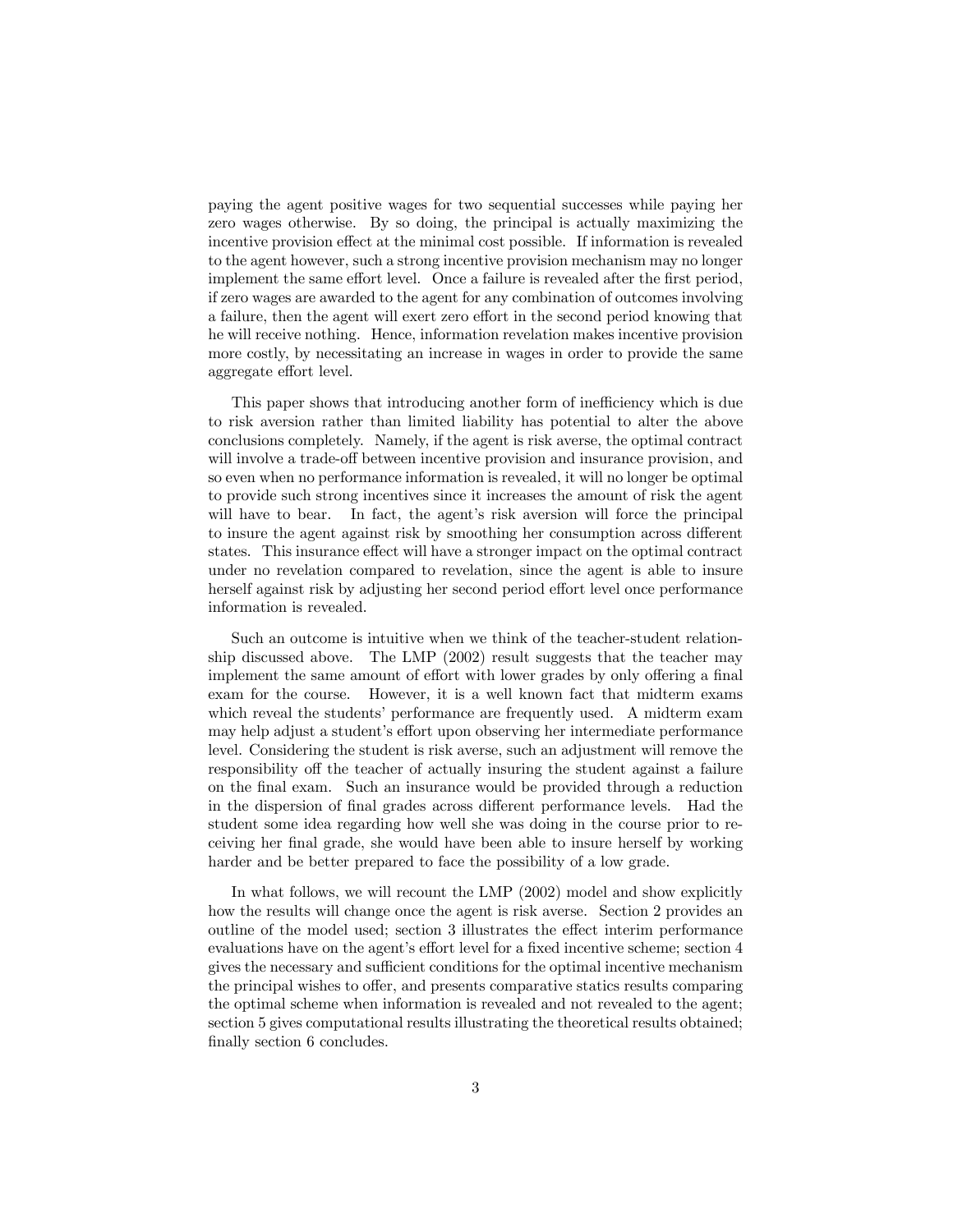## 2 The Model

The model is as presented in LMP (2002) with the exception of assuming a risk averse agent. Namely, there are two periods, with two possible outcomes each period given by  $x_t \in \{f, s\}$ , where f denotes failure and s denotes success each period. The agent exerts a one-dimensional effort  $e_t \in [0,1]$  each period. The probability of a success in each period t is equal to the level of effort  $e_t$ . Hence,  $Pr(x_t = s) = e_t$  and  $Pr(x_t = f) = (1 - e_t)$ , where probabilities are independent across periods. In each period, the cost of effort is denoted by  $c(e_t)$ , where  $c(.)$ is  $C^3$ ,  $c'(\cdot) > 0$ , and  $c''(\cdot) > 0$ . To ensure an interior solution  $c(0) = c'(0) = 0$ and  $c'(1) = \infty$ .

Finally, the principal is assumed risk neutral, while the agent is risk averse with his utility function over wages  $u(w(x_1, x_2))$  being  $C^3$  such that  $u'(.) > 0$ and  $u''(.) < 0$ . The inverse utility function corresponding to  $u(.)$  will then be  $w(x_1, x_2) = h(u(x_1, x_2))$  with  $h'(.) > 0$  and  $h''(.) > 0$ . The concavity of the principal's problem against a convex constraint set will be guaranteed once we convert the problem to one of solving for the optimal incentive scheme in terms of utilities ala Grossman and Hart (1983). Therefore, we define the optimal contract by a set of utility rewards conditional on all possible combinations of outcomes, namely  $u = (u(s, s), u(s, f), u(f, s), u(f, f)) \in R^4$ .

### 3 Effect of IPEs for a Fixed Incentive Scheme

#### 3.1 Agent's Problem

Assume for the remainder of this section that the principal has already decided on an incentive scheme  $u \in R^4$  to offer the agent. We will now define the agent's problem of choosing an optimal effort sequence and compare the different effects a given incentive mechanism can have depending on the informational environment involved.

As in LMP (2002), we will compare two situations that may arise when the principal is more informed regarding the agent's performance after the first period. In the first case called "No Revelation" denoted by the superscript N, the agent chooses his second period effort  $e_2^N$  without observing her first period outcome, and so is solving for the optimal  $\{e_1^N, e_2^N\}$  given the reward scheme of the principal at the beginning of time. The agent's payoff for an arbitrary level of effort can be written as follows:

$$
U^N(e_1, e_2)
$$
  
=  $e_1[e_2u(s, s) + (1 - e_2)u(s, f) - c(e_2)] + (1 - e_1)[e_2u(f, s) + (1 - e_2)u(f, f)]$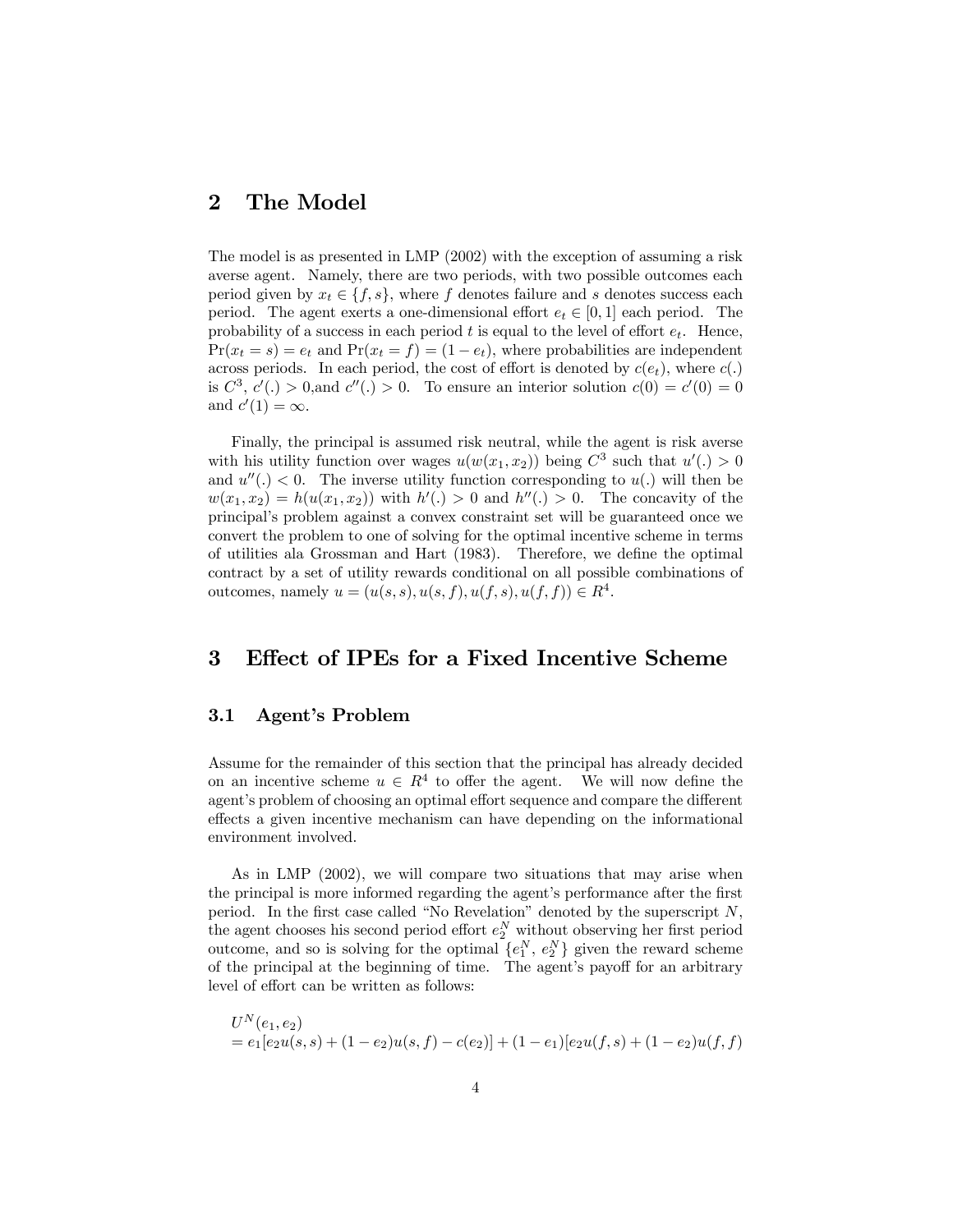$-c(e_2)$ ] –  $c(e_1)$ 

Choosing the optimal effort pair  $\{e_1^N, e_2^N\}$  that maximizes the No Revelation payoff implies solving the following first order conditions for  $U^N$  with respect to  $e_1, e_2$ :

$$
\frac{\partial U^N}{\partial e_1} : [e_2^N u(s, s) + (1 - e_2^N) u(s, f)] - [e_2^N u(f, s) + (1 - e_2^N) u(f, f)] = c'(e_1^N)
$$
  

$$
\frac{\partial U^N}{\partial e_2} : [e_1^N u(s, s) + (1 - e_1^N) u(f, s)] - [e_1^N u(s, f) + (1 - e_1^N) u(f, f)] = c'(e_2^N)
$$

In the second case called "Revelation" denoted by the superscript  $R$ , the principal provides information to the agent regarding her performance after the first period. Hence, the agent chooses her second period effort conditional on her first period outcome, namely the set  $\{e_2^R(f), e_2^R(s)\}\$ . Once she solves for her second period effort, working backwards she chooses her first period effort  $e_1^R$ . Given the reward scheme of the principal, the agent's payoff under Revelation for an arbitrary effort level can be written as follows:

$$
U^R(e_1, e_2(s), e_2(f))
$$
  
=  $e_1[e_2(s)u(s, s) + (1 - e_2(s))u(s, f) - c(e_2(s))] + (1 - e_1)[e_2(f)u(f, s) + (1 - e_2(f))u(f, f) - c(e_2(f))] - c(e_1)$ 

Once again the agent solves for the optimal effort level that maximizes her Revelation payoff using the first order conditions for  $U^R$  with respect to  $e_1, e_2(s)$ , and  $e_2(f)$ :

$$
\frac{\partial U^R}{\partial e_1} : [e_2^R(s)u(s, s) + (1 - e_2^R(s))u(s, f) - c(e_2^R(s))]
$$
  
 
$$
-[e_2^R(f)u(f, s) + (1 - e_2^R(f))u(f, f) - c(e_2^R(f))] = c'(e_1^R)
$$
  

$$
\frac{\partial U^R}{\partial e_2(s)} : [u(s, s) - u(s, f)] = c'(e_2^R(s))
$$
  

$$
\frac{\partial U^R}{\partial e_2(f)} : [u(f, s) - u(f, f)] = c'(e_2^R(f))
$$

#### 3.2 Characterizing Optimal Effort Levels

Assume as in LMP (2002) that the fixed incentive scheme  $u \in R^4$  is chosen such that  $u(s, f) = u(f, s) = u(s)$ . Such a scheme will actually be optimal for the principal under No Revelation given that the agent's effort choice is symmetric across the two periods. Likewise, provided that the principal chooses to provide linear incentives as defined, the agent's problem under No Revelation will also be symmetric in  $e_1$  and  $e_2$  as can be observed from the first order conditions  $\left(\frac{\partial U^N}{\partial e_1}, \frac{\partial U^N}{\partial e_2}\right)$  above. The agent's optimal choice of  $e_1^N$  and  $e_2^N$  will therefore be equal in this case.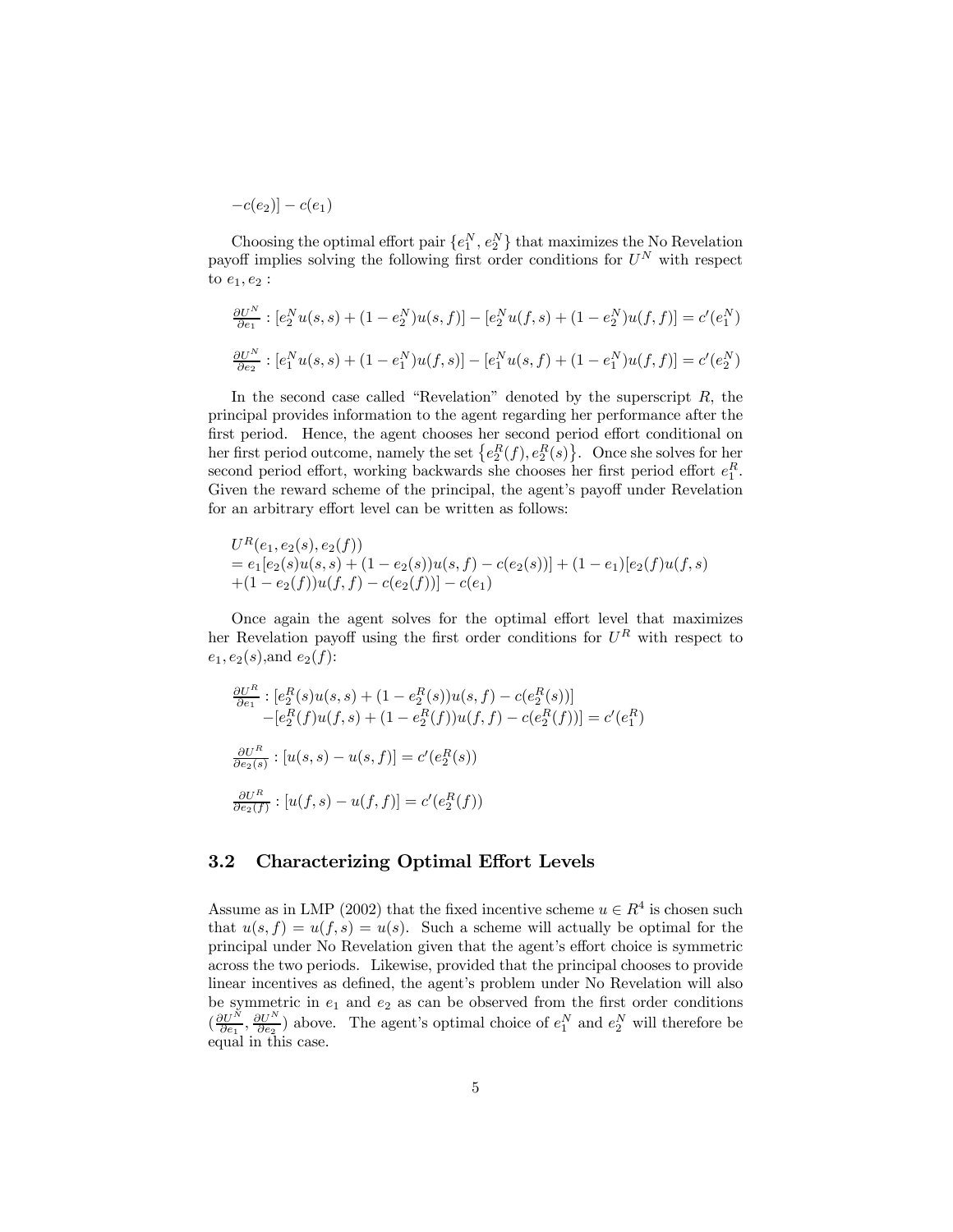As in LMP (2002) we first characterize what happens to second period effort for a given first period probability of success. Note that the assumptions on  $c'$ (.) are key in determining the results.

**Proposition 1** Given a fixed incentive scheme  $u = \{u(s, s), u(s), u(f, f)\}\$ if *the* fi*rst period probability of success is* fi*xed at* p *under both Revelation and No Revelation, then if*  $c'(.)$  *is convex*  $e_2^N \ge E(e_2^R)$  *holds; and if*  $c'(.)$  *is concave*  $e_2^N \le E(e_2^R)$  holds, with strict equality occuring if  $c'(.)$  is linear.

**Proof.** The agent's first order condition with respect to  $e_2$  under No Revelation suggests that when the first period probability of success is fixed:

$$
p(u(s, s) – u(s)) + (1 – p)(u(s) – u(f, f)) = c'(e_2^N)
$$

while her first order conditions with respect to  $e_2(s)$  and  $e_2(f)$  under revelation suggests that:

$$
u(s, s) - u(s) = c'(e_2R(s))
$$
  

$$
u(s) - u(f, f) = c'(e_2R(f))
$$

Provided  $e_1^R = p$ , we can combine the above as follows using Jensen's inequality:

$$
c'(e_2^N) = p(u(s, s) - u(s)) + (1 - p)(u(s) - u(f, f))
$$
  
\n
$$
= pc'(e_2^R(s)) + (1 - p)c'(e_2^R(f))
$$
  
\n
$$
= E(c'(e_2^R)|p)
$$
  
\n
$$
\ge c'(E(e_2^R|p)) \text{ if } c'(.) \text{ is convex } \Rightarrow e_2^N \ge E(e_2^R|p)
$$
  
\n
$$
\le c'(E(e_2^R|p)) \text{ if } c'(.) \text{ is concave } \Rightarrow e_2^N \le E(e_2^R|p)
$$
  
\n
$$
= c'(E(e_2^R|p)) \text{ if } c'(.) \text{ is linear } \Rightarrow e_2^N = E(e_2^R|p)
$$

To avoid the possible effects that convexity assumptions on  $c'(.)$  can have on second period effort, we now assume linear marginal costs of effort. For simplicity let  $c(e) = \frac{k}{2}e^2$  with  $c'(e) = ke$ . The optimal second period effort under Revelation based on the solution to the system of first order conditions for  $U^R$  is:

$$
e_2^R(s) = \frac{u(s,s) - u(s)}{k} \tag{1}
$$

$$
e_2^R(f) = \frac{u(s) - u(f, f)}{k} \tag{2}
$$

Plugging these into the first order condition for  $e_1$  we can obtain,

$$
e_1^R = \frac{1}{2k^2} ([u(s, s) - u(s)]^2 - [u(s) - u(f, f)]^2) + \frac{u(s) - u(f, f)}{k}
$$
(3)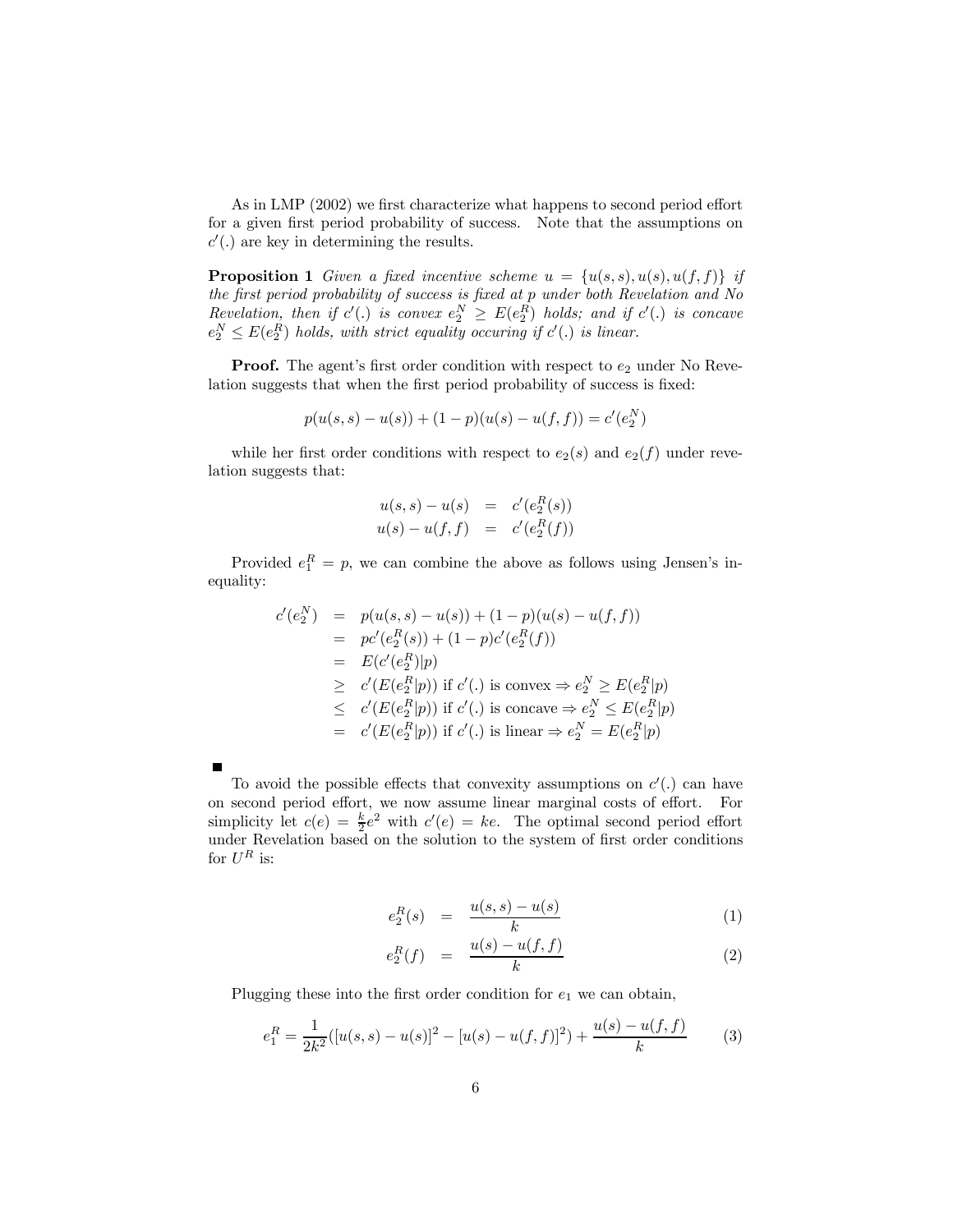On the other hand, the optimal first and second period effort under No Revelation is the solution to the symmetric system of first order conditions for  $U^N$  obtained as follows:

$$
e_2^N = \frac{e_1^N(u(s,s) - u(s)) + (1 - e_1^N)(u(s) - u(f,f))}{k} \tag{4}
$$

$$
e_1^N = \frac{e_2^N(u(s,s) - u(s)) + (1 - e_2^N)(u(s) - u(f,f))}{k} \tag{5}
$$

$$
e_1^N = e_2^N = \frac{u(s) - u(f, f)}{k - [(u(s, s) - u(s)) - (u(s) - u(f, f))]}
$$
(6)

**Lemma 1** Given quadratic costs of effort  $c(e) = \frac{k}{2}e^2$ , and a fixed incen*tive scheme defined by*  $u = \{u(s, s), u(s), u(f, f)\},\$  *if the agent chooses effort optimally in the* fi*rst and second period, then*

*(i) an interior solution of e*ff*ort under Revelation and No Revelation is guaranteed if*  $k > u(s, s) - u(s)$  *and*  $k > u(s) - u(f, f)$ (*ii*)  $e_1^N = e_2^N < (>)\frac{1}{2}$  *iff*  $[u(s, s) - u(s)] + [u(s) - u(f, f)] < (>) k$ 

**Proof.** Define  $x = u(s, s) - u(s)$  and  $y = u(s) - u(f, f)$ 

Part (i): obvious for  $e_2^R(s)$ ,  $e_2^N(f)$  by (1) and (2), and for  $e_1^N = e_2^N$  which is a convex combination of x and y as defined by (4) and (5). That  $e_1^R < 1$  is less straightforward.

(a) If  $x > y$ , then since  $y < k$  and  $x < k$ 

$$
(x+y)(x-y) < 2k(x-y) < 2k(k-y)
$$
  
\n
$$
\Rightarrow x^2 - y^2 < 2k^2 - 2ky
$$
  
\n
$$
\Rightarrow 0 < \frac{x^2 - y^2}{2k^2} + \frac{y}{k} < 1
$$
  
\n
$$
\Rightarrow 0 < e_1^R < 1
$$

(b) If  $x < y$ , then since  $y < k$  and  $x < k$ 

$$
(x+y)(y-x) < 2ky - x) < 2ky
$$
  
\n
$$
\Rightarrow 0 < x^2 - y^2 + 2ky
$$
  
\n
$$
\Rightarrow 0 < \frac{x^2 - y^2}{2k^2} + \frac{y}{k} < \frac{y}{k} < 1
$$
  
\n
$$
\Rightarrow 0 < e_1^R < 1
$$

The last line follows from the solution to  $e_1^R$  given by (3). Part (ii):

$$
if eN = \frac{y}{k - [x - y]} < (>)\frac{1}{2}
$$
  
\n
$$
\Leftrightarrow 2y < (>) k - [x - y]
$$
  
\n
$$
\Leftrightarrow y < (>) k - x
$$
  
\n
$$
\Leftrightarrow x + y < (>) k
$$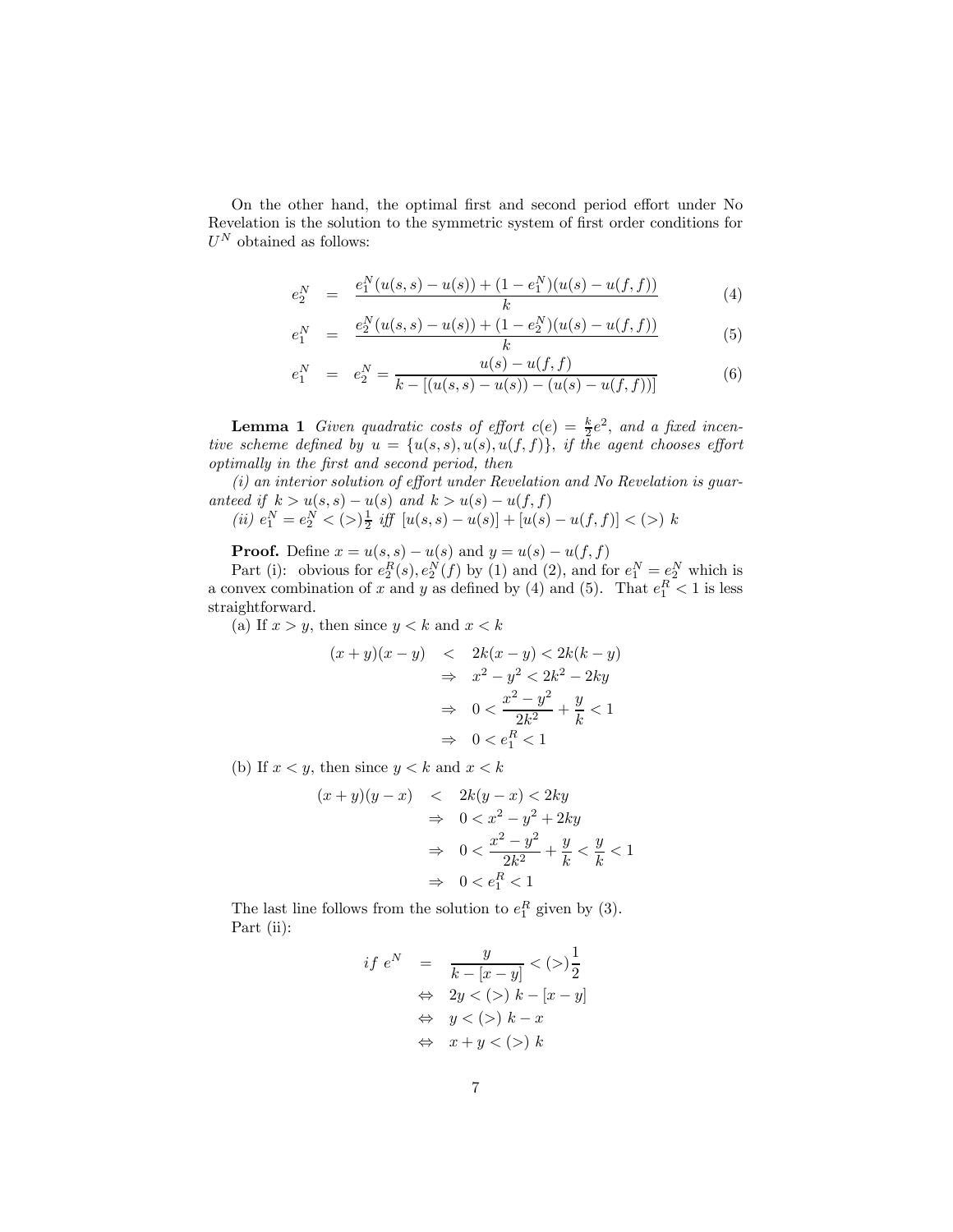Note that in order to obtain an interior solution for the optimal first and second period effort levels when the cost of effort is quadratic, the only requirement is that  $k > u(s, s) - u(s)$  and  $k > u(s) - u(f, f)$ . LMP (2002) makes an implicit inference that  $k > u(s, s) - u(s)$  implies  $k > [u(s, s)$  $u(s)|+u(s)-u(f,f)|$  simply because the optimal No Revelation contract under risk neutrality with limited liability only rewards the most successful outcome, thereby making  $u(s) = u(f, f) = 0$ . However, once this assumption is removed  $k > [u(s, s) - u(s)] + [u(s) - u(f, f)]$  is not guaranteed. As a result, risk aversion makes it possible for the agent to exert first and second period effort  $e_N > \frac{1}{2}$ , when  $k < [u(s, s)-u(s)]+[u(s)-u(f, f)]$ , while under risk neutrality the optimal No Revelation effort was such that  $e_N < \frac{1}{2}$  always held.

In particular, Lemma 1 illustrates that  $e_N > \frac{1}{2}$  is likely to be observed, when the principal finds it optimal to equate the expected returns following a success and a failure, or in other words smoothes consumption across the different possible states. As we shall see in the section to follow this occurs when the agent becomes increasingly risk averse. Hence, in order to be able to implement a high amount of effort, exceeding  $\frac{1}{2}$  in each period, the agent must be substantially risk averse relative to her cost of effort parameter such that the principal compensates the agent highly following both an initial success and an initial failure.

We now compare the first period effort levels under Revelation and No Revelation. Define the second period continuation payoffs conditional on first period output by  $v^N(f)$ ,  $v^N(s)$  and  $v^R(f)$ ,  $v^R(s)$  for the No Revelation and Revelation cases respectively. The first order conditions for the agent's problem under No Revelation and Revelation suggest that:

$$
v^N(s) - v^N(f) = c'(e_1^N)
$$
\n(7)

$$
v^{R}(s) - v^{R}(f) = c'(e_1^{R})
$$
\n(8)

where the LHS of each equation denotes the marginal benefit of exerting an additional increment of first period effort. LMP (2002) compare  $e_1$  under the two scenarios by comparing the marginal benefits of each given a fixed probability of success  $p$  in the first period. The following Lemma replicates the argument for the risk averse agent.

Lemma 2 (LMP, 2002) *For a* fi*xed probability of success* p *in the* fi*rst period and a quadratic cost of e*ff*ort function, given that the agent chooses his effort optimally in the second period,*  $v^N(s) - v^N(f) \leq (\geq) v^R(s) - v^R(f)$  *iff*  $p \leq (\geq) \frac{1}{2}$ . *Equality will hold only if*  $u(s, s) - u(s) = u(s) - u(f, f)$  *or*  $p = \frac{1}{2}$ 

**Proof.** Define  $x = u(s, s) - u(s)$  and  $y = u(s) - u(f, f)$  and insert the optimal second period efforts under Revelation,  $e_2^R(s)$ ,  $e_2^R(f)$  given by (1) and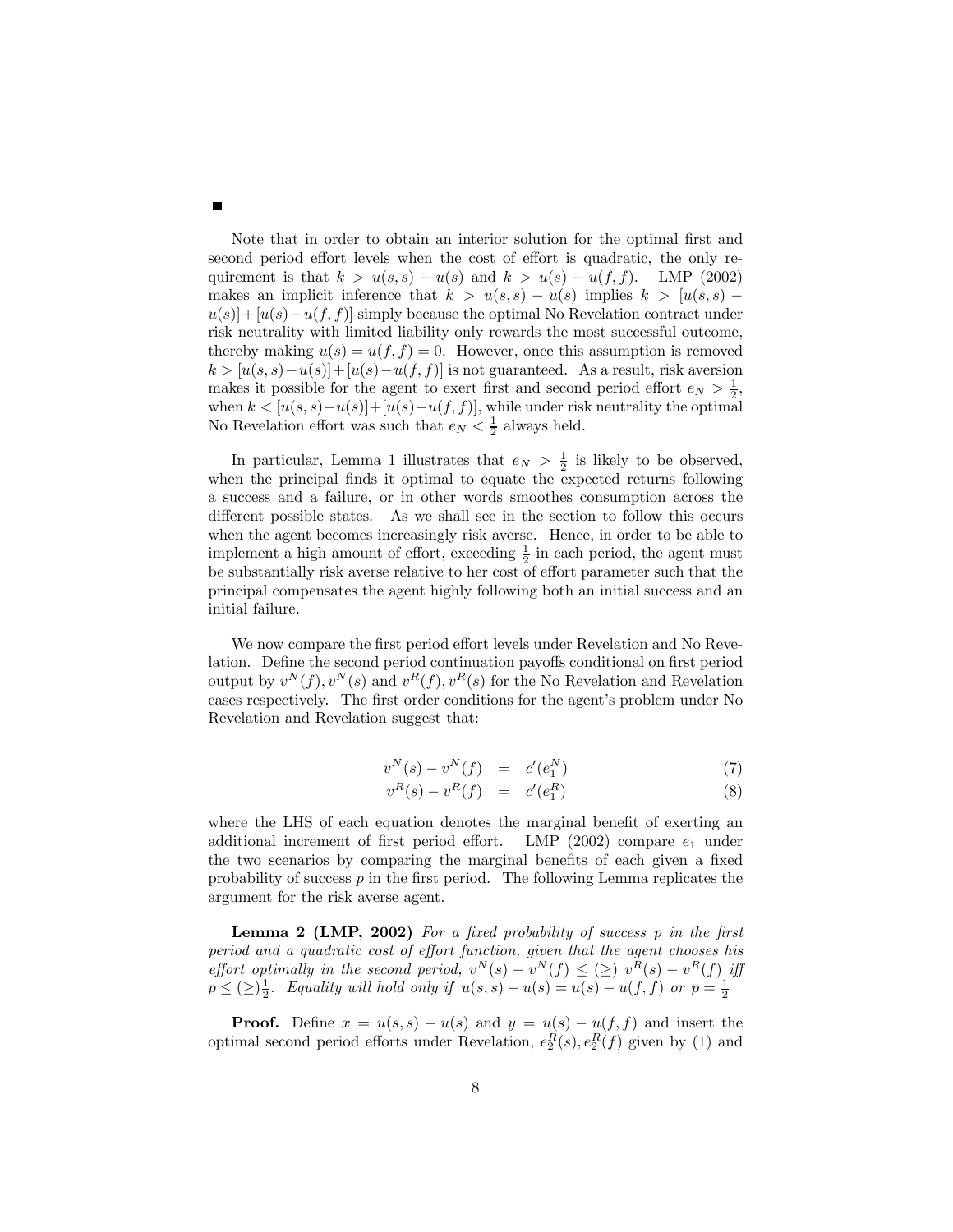(2) respectively into  $v^R(s) - v^R(f)$  to get:

$$
v^{R}(s) - v^{R}(f) = \frac{1}{2k}(x^{2} - y^{2}) + y
$$
\n(9)

and the optimal second period effort under No Revelation,  $e_2^N$  given by (6) but for a fixed first period probability of success  $p$  into  $v^N(s) - v^N(f)$ :

$$
v^{N}(s) - v^{N}(f) = \left(\frac{px + (1 - p)y}{k}\right)(x - y) + y
$$
\n(10)

Subtracting  $(10)$  from  $(9)$  yields:

$$
\frac{1}{k}\left(\frac{1}{2} - p\right)(x - y)^2 = k(e_1^R - e_1^N) \tag{11}
$$

which implies that if

$$
p \le (\ge) \frac{1}{2} \Rightarrow e_1^N \le (\ge) e_1^R
$$

where equality holds when either  $p = \frac{1}{2}$  or  $x = y$ 

Using the Lemmas above, we have the following proposition comparing first and second period efforts under Revelation and No Revelation.

Proposition 2 *Suppose the agent is given a* fi*xed incentive scheme, and a quadratic e*ff*ort cost given by:*

 $u = {u(s, s), u(s), u(f, f)}$  *with*  $x = u(s, s) - u(s)$  *and*  $y = u(s) - u(f, f)$  $c(e) = \frac{k}{2}e^2$ , where  $k > x$ ,  $k > y$  so as to ensure interior solutions for effort *Then,*

(*i*) if  $x > y$  and  $k < x + y$ , then  $e_1^N > e_1^R > \frac{1}{2}$ . Also,  $e_2^N > E(e_2^R|e_1^R)$ (*ii*) if  $x > y$  and  $k > x + y$ , then  $e_1^N < e_1^R < \frac{1}{2}$ . Also,  $e_2^N < E(e_1^R|e_1^R)$ (*iii*) *if*  $x < y$  and  $k < x + y$ , then either  $e_1^N > e_1^R > \frac{1}{2}$  or  $e_1^N > \frac{1}{2} > e_1^R$ . *Also,*  $e_2^N < E(e_2^R|e_1^R)$ 

*(iv) if*  $x < y$  *and*  $k > x + y$ *, then either*  $e_1^N < e_1^R < \frac{1}{2}$  *or*  $e_1^N < \frac{1}{2} < e_1^R$ . *Also,*  $e_2^N > E(e_2^R|e_1^R)$ 

**Proof.** From (3), we already know that, for quadratic effort costs first period effort can be written as follows:

$$
e_1^R = \frac{1}{2k^2}(x - y)(x + y) + \frac{y}{k}
$$

While by  $(1)$ ,  $(2)$  and  $(4)$ , the second period efforts are:

$$
e_2^N = \frac{e_1^N x + (1 - e_1^N)y}{k}
$$

$$
E(e_2^R | e_1^R) = \frac{e_1^R x + (1 - e_1^R)y}{k}
$$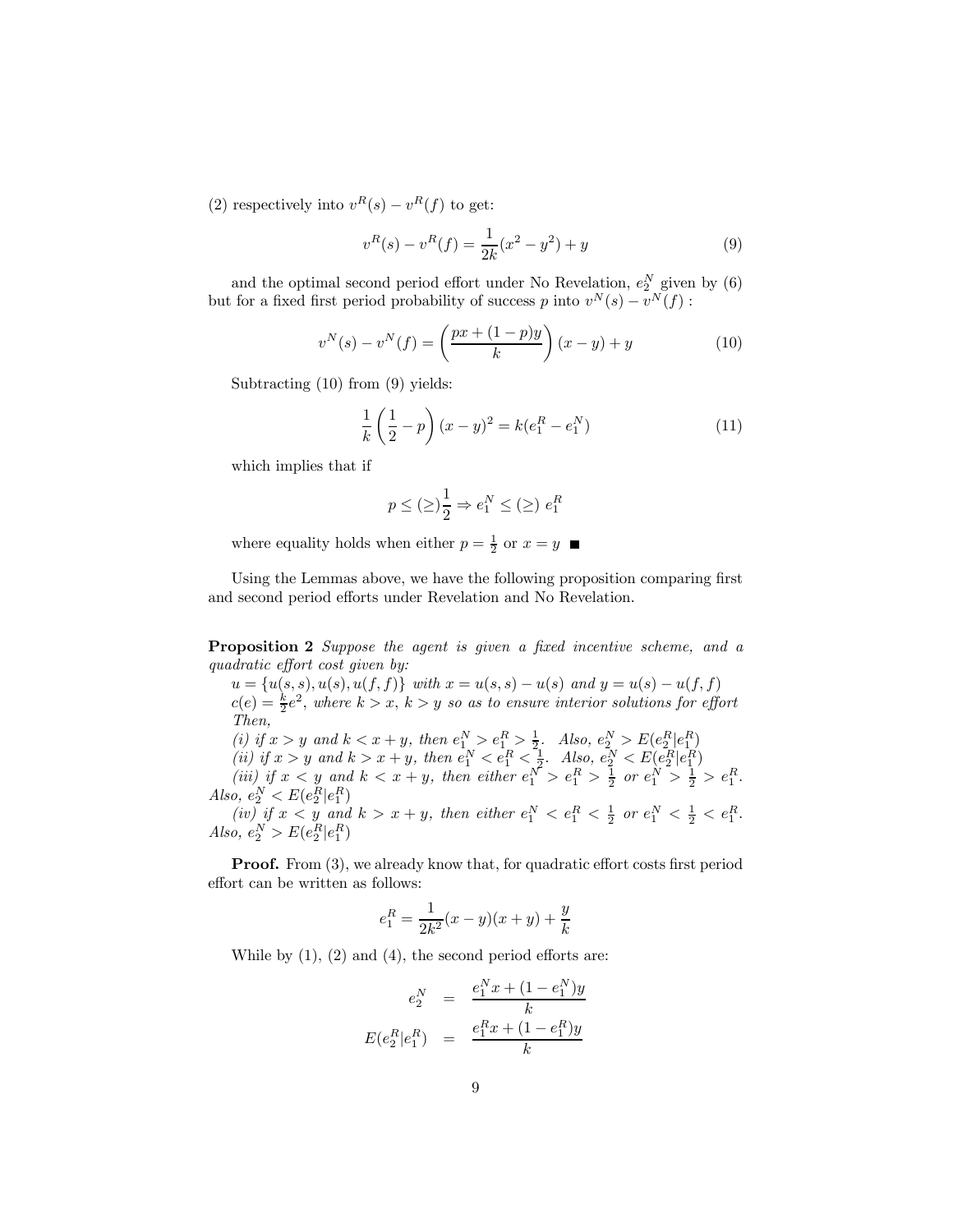Part (i): if  $x > y$  and  $k < x + y$ , then

$$
e_1^R > \frac{1}{2k}(x - y) + \frac{y}{k} = \frac{x + y}{2k} > \frac{1}{2}
$$

Combining Lemma 1 and 2, we know that  $k < x + y \Rightarrow e_1^N > \frac{1}{2} \Rightarrow e_1^N > e_1^R$ . Hence,  $e_1^N > e_1^R > \frac{1}{2}$ . By the definition of  $e_2^N$  and  $E(e_2^R|e_1^R)$ ,  $x > y$  and  $e_1^N > e_1^R \Rightarrow e_2^N > E(e_2^R|e_1^R)$ 

Part (ii): if  $x > y$  and  $k > x + y$ , then

$$
e_1^R < \frac{1}{2k}(x-y) + \frac{y}{k} = \frac{x+y}{2k} < \frac{1}{2}
$$

Once again by Lemma 1 and 2,  $k > x + y \Rightarrow e_1^N < \frac{1}{2} \Rightarrow e_1^N < e_1^R$ . Hence,  $e_1^N < e_1^R < \frac{1}{2}$ . Also,  $x > y$  and  $e_1^N < e_1^R \Rightarrow e_2^N < E(e_2^R|e_1^R)$ Part (iii): if  $x < y$  and  $k < x + y$ , then

$$
e_1^R < \frac{1}{2k}(x-y) + \frac{y}{k} = \frac{x+y}{2k} > \frac{1}{2}
$$

Therefore, while  $k \leq x + y \Rightarrow e_1^N > \frac{1}{2} \Rightarrow e_1^N > \frac{e_1^R}{2}$  is known, either  $e_1^N >$  $e_1^R > \frac{1}{2}$  or  $e_1^N > \frac{1}{2} > e_1^R$  can hold. Also,  $x < y$  and  $e_1^N > e_1^R \Rightarrow e_2^N < E(e_2^R | e_1^R)$ Part (iv): if  $x < y$  and  $k > x + y$ , then

$$
e_1^R > \frac{1}{2k}(x-y) + \frac{y}{k} = \frac{x+y}{2k} < \frac{1}{2}
$$

Hence, while  $k > x + y \Rightarrow e_1^N < \frac{1}{2} \Rightarrow e_1^N < e_1^R$  is known, either  $e_1^N < e_1^R < \frac{1}{2}$ <br>or  $e_1^N < \frac{1}{2} < e_1^R$  can hold. Also,  $x < y$  and  $e_1^N < e_1^R \Rightarrow e_2^N > E(e_2^R|e_1^R)$   $\blacksquare$ 

The above analysis shows that counter to the results obtained by LMP (2002), when the agent is risk averse, it is possible for her to optimally exert a high amount of effort under no information revelation exceeding  $\frac{1}{2}$ . When this is true, the agent in fact exerts a higher amount of first period effort under No Revelation compared to Revelation, while she also exerts a higher amount of second period effort provided  $u(s, s) - u(s) > u(s) - u(f, f)$  as the definitions of  $e_2^R(.)$  and  $e_2^N$  reveal. This implies that when the fixed incentive scheme awards a higher reward after a success compared to a failure, total effort under Revelation will be higher if total effort under No Revelation is less than 1, while the total effort under Revelation will be lower if total effort under No Revelation is greater than 1.

However, if the optimal contract has  $u(s) - u(f, f) > u(s, s) - u(s)$  then  $e_1^N < e_1^R \Rightarrow e_2^N > E(e_2^R|e_1^R)$  instead since the second period incentive to exert effort is greater the higher the likelihood of failure in the first period. This makes it impossible to reach a definite conclusion about total effort under the two different situations. LMP (2002) never discuss this possibility since the optimal contract the principal solves when the agent is risk neutral necessarily has the reward scheme under both Revelation and No Revelation be such that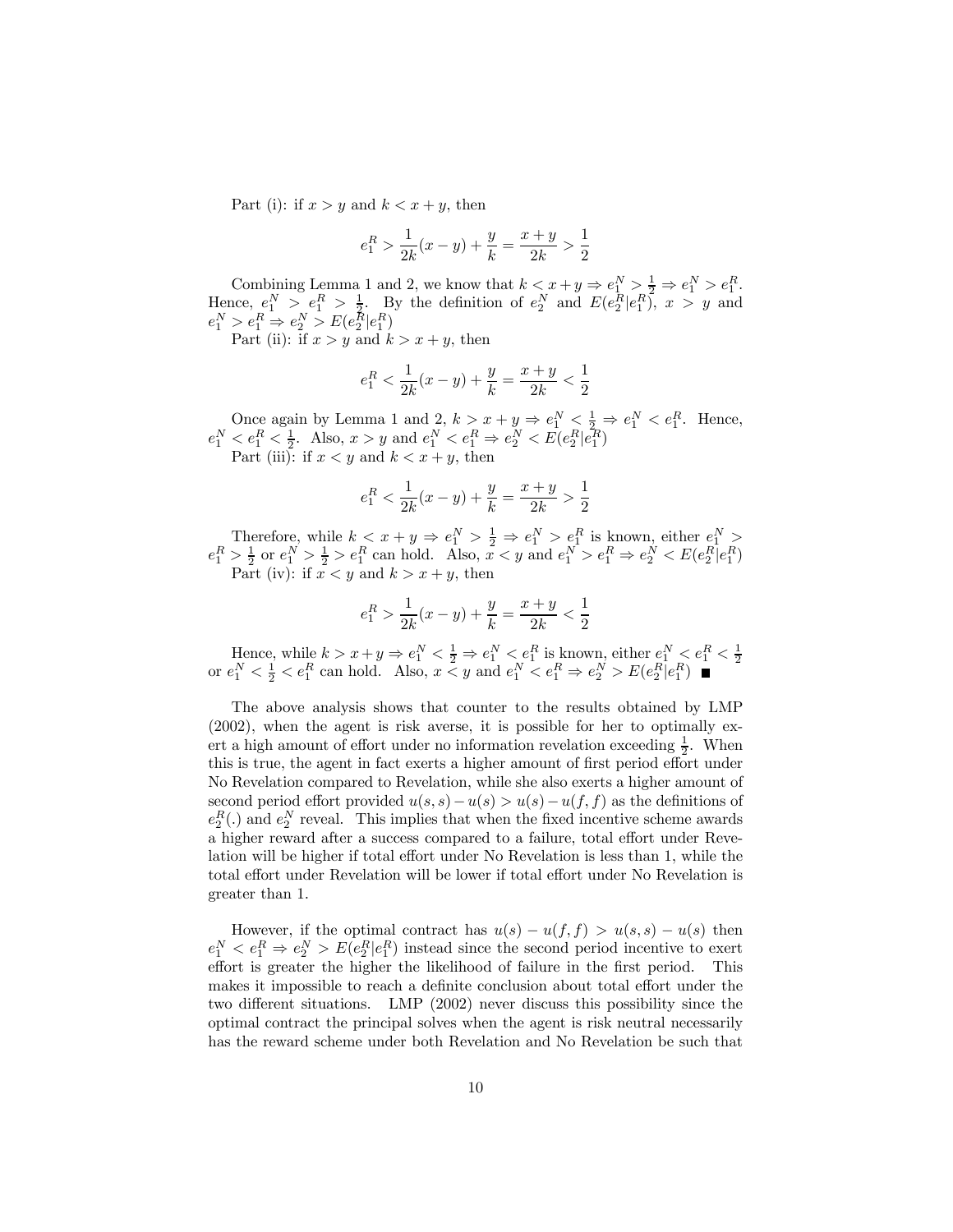$u(s, s) - u(s) > u(s) - u(f, f)$ . Since there is no trade-off between insuring the agent and providing her with incentives, it becomes optimal for him to spread incentives by increasing the expected rewards following a success. As we shall see in the next section, this doesn't necessarily apply when the agent is risk averse. The necessity to insure the agent against risk may have the principal reward her more for a second period success following a first period failure.

Having characterized the optimal effort provision for a fixed incentive scheme under different circumstances, we now look at the optimal contract choice of the principal to determine when it is optimal to reward the agent more following a success or a failure. We will show in particular that the answer depends on the convexity assumptions used for the derivative of the inverse utility function,  $h'$ . Finally, we will also show that the LMP (2002) result can be reversed, and that the optimal contract implementing a fixed amount of total effort under Revelation can be less costly for the principal compared to the optimal contract under No Revelation.

## 4 Solving for the Optimal Incentive Scheme

#### 4.1 Principal's Problem

The principal's problem can be written to maximize the difference in expected output and wage cost subject to the agent's incentive compatibility and participation constraints, which guarantee that the agent does not deviate from the effort level chosen by the principal, and that she also finds it optimal to participate.

The first order conditions of the agent's problem as provided in the previous section are both necessary and sufficient to guarantee incentive compatibility with respect to the effort level chosen by the principal<sup>1</sup>. The participation constraint is satisfied as long as the chosen contract gives the agent a payoff greater than or equal to her fixed outside option given by  $\overline{U}$ .

We can combine these constraints together with the principal's objective function to obtain a Lagrangian function under the No Revelation and Revelation scenarios as follows:

<sup>&</sup>lt;sup>1</sup>The "first-order approach" is valid as long as the agent's problem is globally concave in effort. For a two-period principal-agent model with binary output levels, this condition is satified when  $c'''(.) > 0$  for all effort levels, which is assumed for the remainder of the analysis. Hence, the first order conditions of the agent's problem are both necessary and sufficient for global incentive compatibility.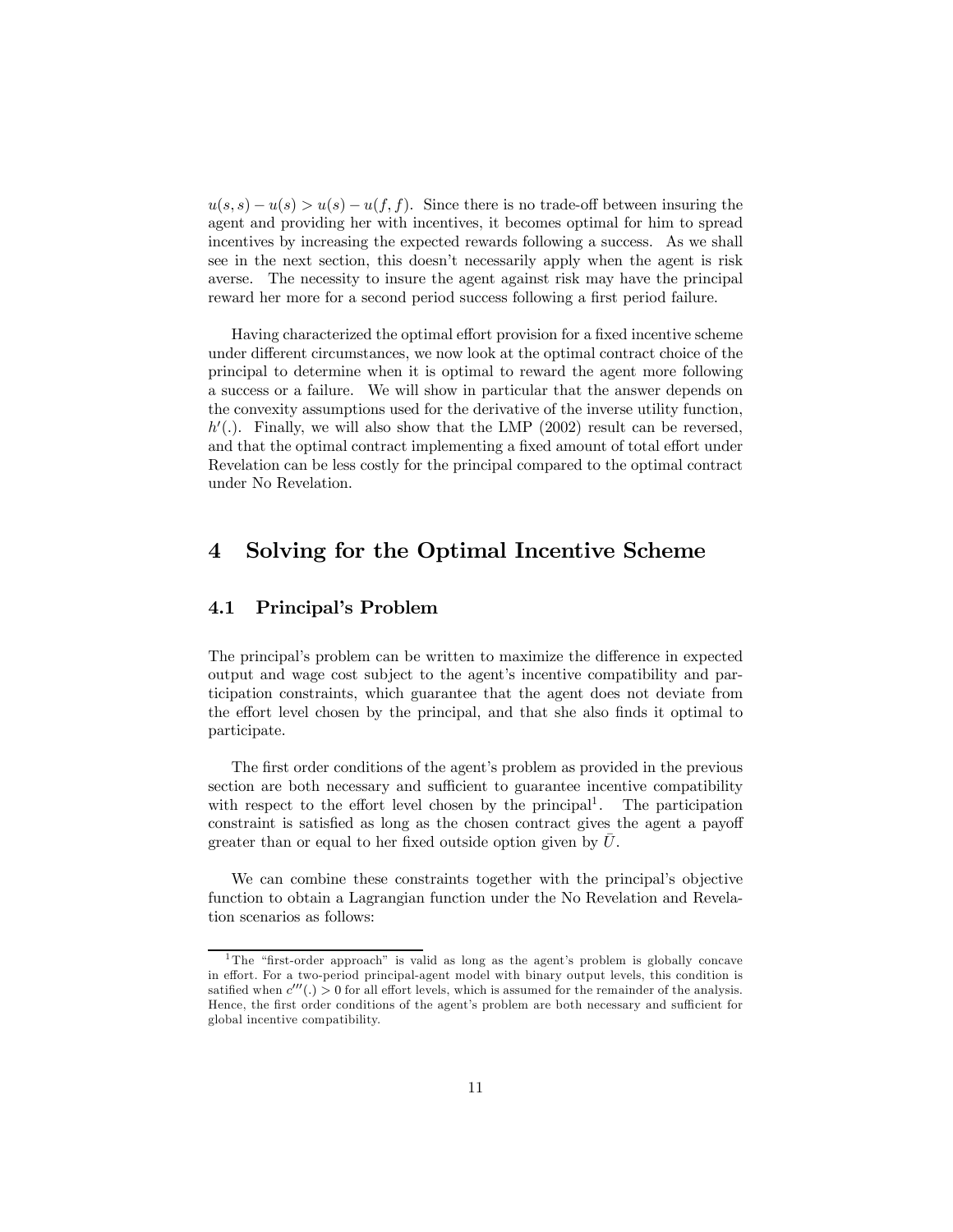#### 4.1.1 No Revelation Problem

$$
\mathcal{L}^{N} = \max_{\{u(.), e_1, e_2\}} \left\{ \begin{array}{c} [e_1 + e_2] \\ -e_1[e_2h(u(s, s)) + (1 - e_2)h(u(s, f))] \\ -(1 - e_1)[e_2h(u(f, s)) + (1 - e_2)h(u(f, f))] \\ + \mu_1 \left\{ \frac{\partial U^N}{\partial e_1} \right\} + \mu_2 \left\{ \frac{\partial U^N}{\partial e_2} \right\} + \lambda^N \{ e_1[e_2u(s, s) + (1 - e_2)u(s, f)] \\ + (1 - e_1)[e_2u(f, s) + (1 - e_2)u(f, f)] - c(e_1) - c(e_2) - \bar{U} \} \end{array} \right\}
$$

where  $\mu_1$  and  $\mu_2$  denote the multipliers for the agent's incentive compatibility constraints in the first and second period respectively, and  $\lambda^N$  denotes the multiplier for the agent's participation constraint. Maximizing  $\mathcal{L}^N$  with respect to  $u(.)$  for a given effort level  $e = (e_1, e_2)$  and simplifying to eliminate  $\mu_1$ and  $\mu_2$ , we obtain the following conditions which uniquely solve for the optimal contract  $u^N(.)$  and multiplier  $\lambda^N$  under No Revelation:

$$
(i) e_1[e_2h'(u^N(s,s)) + (1 - e_2)h'(u^N(s,f))
$$
  
+ (1 - e\_1)\{e\_2h'(u^N(f,s)) + (1 - e\_2)h'(u^N(f,f))\} = \lambda^N  
(ii) h'(u^N(s,s)) - h'(u^N(s,f)) = h'(u^N(f,s)) - h'(u^N(f,f))

$$
(iii) e_2[uN(s,s) - uN(f,s)] + (1 - e_2)[uN(s,f) - uN(f,f)] = c'(e_1)
$$

$$
(iv) e_1[u^N(s,s) - u^N(s,f)] + (1 - e_1)[u^N(f,s) - u^N(f,f)] = c'(e_2)
$$

$$
(v) e_1[e_2u^N(s,s) + (1 - e_2)u^N(s,f)] + (1 - e_1)[e_2u^N(f,s) + (1 - e_2)u^N(f,f)] - c(e_1) - c(e_2) = \overline{U}
$$

We now present some preliminary implications that can be drawn from the first order conditions above and the properties of  $h(.)$  and  $h'(.)$ . These results will be used in comparing the optimal contract cost under Revelation vs. No Revelation in the Proposition to follow.

**Lemma 3** If the principal finds it optimal to implement  $e_1^N = e_2^N$ , then the *optimal contract will have*  $u^N(s, f) = u^N(f, s)$  *under No Revelation.* 

Lemma 4 *Given that inverse utility function*  $h(.)$  *is three times differentiable, and*  $u(s, f) = u(f, s)$  *then* 

$$
h'(u(s, s)) - h'(u(s, f)) = h'(u(f, s)) - h'(u(f, f))
$$

*implies*

 $(i) u(s, s) - u(s, f) \le u(f, s) - u(f, f)$  *if*  $h'(.)$  *is convex*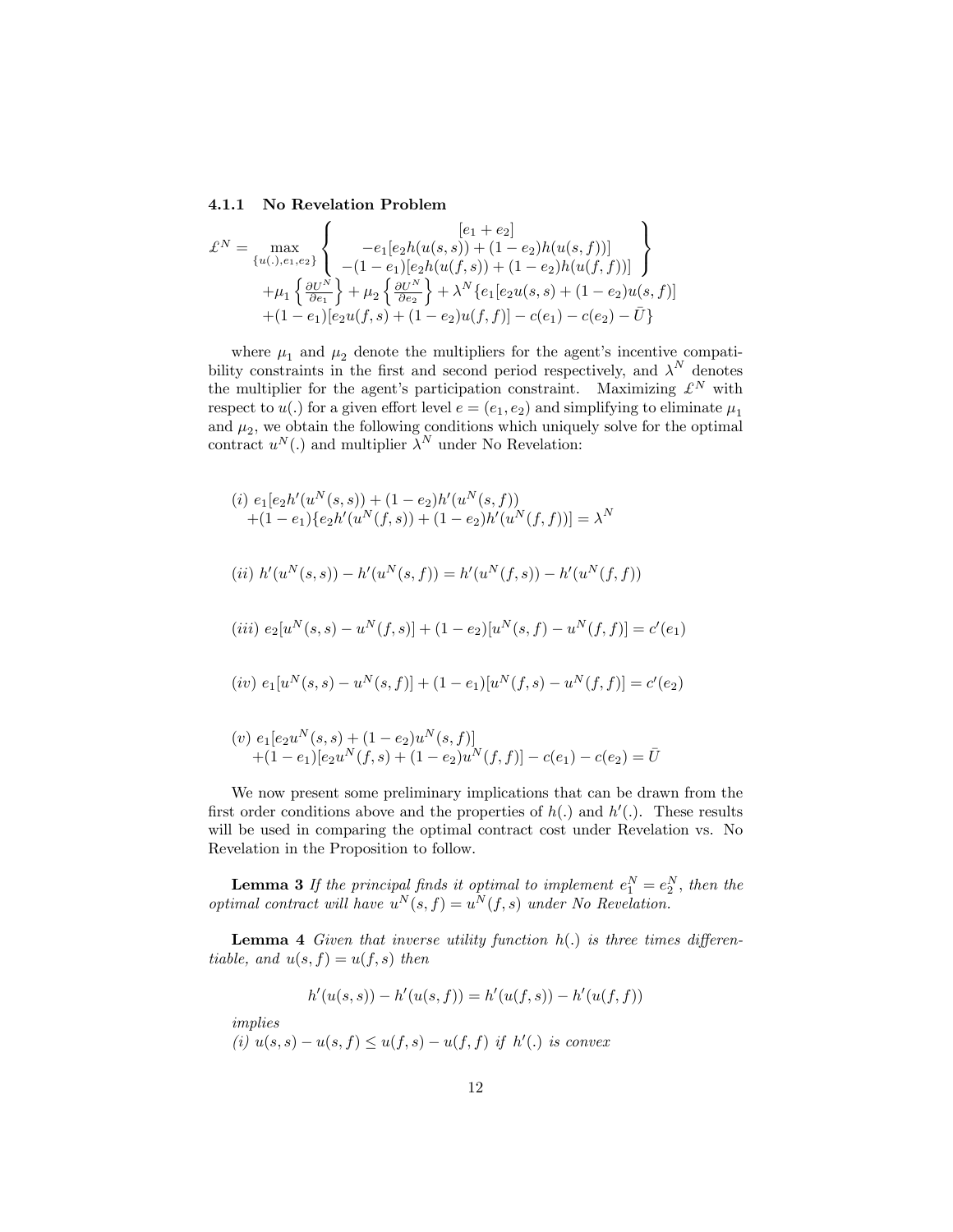$(iii) u(s, s) - u(s, f) ≥ u(f, s) - u(f, f)$  *if*  $h'(.)$  *is concave*  $(iii) u(s, s) - u(s, f) = u(f, s) - u(f, f)$  *if*  $h'(.)$  *is linear*<sup>2</sup> *(iv)* under No Revelation the optimal effort choice will be such that  $e_1^N = e_2^N$ 

**Proof.** Part (i): The convexity of  $h'$ .) implies that

$$
h'(u(s, s)) - h'(u(s, f)) \geq h''(u(s, f))[u(s, s) - u(s, f)]
$$
  

$$
h'(u(f, s)) - h'(u(f, f)) \leq h''(u(f, s))[u(f, s) - u(f, f)]
$$

since  $h''(u(s, f)) = h''(u(f, s)) > 0$ , we have:

$$
u(f,s) - u(f,f) \geq \frac{h'(u(f,s)) - h'(u(f,f))}{h''(u(f,s))} = \frac{h'(u(s,s)) - h'(u(s,f))}{h''(u(s,f))} \geq u(s,s) - u(s,f)
$$
  

$$
\Rightarrow u(s) - u(f,f) \geq u(s,s) - u(s)
$$

Part (ii): the inequalities can be reversed when  $h'$ .) is concave. Hence, it can be shown that  $u(s, s) - u(s) \ge u(s) - u(f, f)$ 

Part (iii): the linearity of  $h'$ .) would make the inequalities hold as equalities. Part (iv): conditions (iii) and (iv) under the No Revelation scenario can be rewritten as:

$$
e_2 \Delta u(s) + (1 - e_2) \Delta u(f) = c'(e_1) \Rightarrow e_1^N(e_2)
$$
  

$$
e_1 \Delta u(s) + (1 - e_1) \Delta u(f) = c'(e_2) \Rightarrow e_2^N(e_1)
$$

Since the two incentive compatibility conditions for  $e_1$  and  $e_2$  are symmetric, we have:

$$
e_1^N(e_2) = e_2^N(e_1) \Rightarrow e_1^N = e_2^N
$$

П

#### 4.1.2 Revelation Problem

$$
\mathcal{L}^{R} = \max_{\{u(.), e_{1}, e_{2}(s), e_{2}(f)\}} \left\{ \begin{array}{c} [e_{1} + e_{1}e_{2}(s) + (1 - e_{1})e_{2}(f)] \\ -e_{1}[e_{2}(s)h(u(s, s)) + (1 - e_{2}(s))h(u(s, f))] \\ -(1 - e_{1})[e_{2}(f)h(u(f, s)) + (1 - e_{2}(f))h(u(f, f))] \end{array} \right\}
$$

$$
+ \mu_{1} \left\{ \frac{\partial U^{R}}{\partial e_{1}} \right\} + \mu_{2}(s) \left\{ \frac{\partial U^{R}}{\partial e_{2}(s)} \right\} + \mu_{2}(f) \left\{ \frac{\partial U^{R}}{\partial e_{2}(f)} \right\}
$$

$$
+ \lambda^{R} \left\{ e_{1}[e_{2}(s)u(s, s) + (1 - e_{2}(s))u(s, f) - c(e_{2}(s))] \right\}
$$

$$
+ (1 - e_{1})[e_{2}(f)u(f, s) + (1 - e_{2}(f))u(f, f) - c(e_{2}(f))] - c(e_{1}) - \bar{U} \right\}
$$

where  $\mu_1, \mu_2(s), \mu_2(f)$  denote the multipliers for the agent's incentive compatibility constraints with respect to first and second period efforts respectively, and  $\lambda^R$  denotes the multiplier for the agent's participation constraint. Similarly, maximizing  $\mathcal{L}^R$  with respect to  $u(.)$  for a given effort level  $e = (e_1, e_2(s), e_2(f))$ 

<sup>&</sup>lt;sup>2</sup>when  $u(s,s) - u(s,f) \le u(f,s) - u(f,f)$ ,  $c''(.) > 0$  is sufficient to make the first-order approach valid.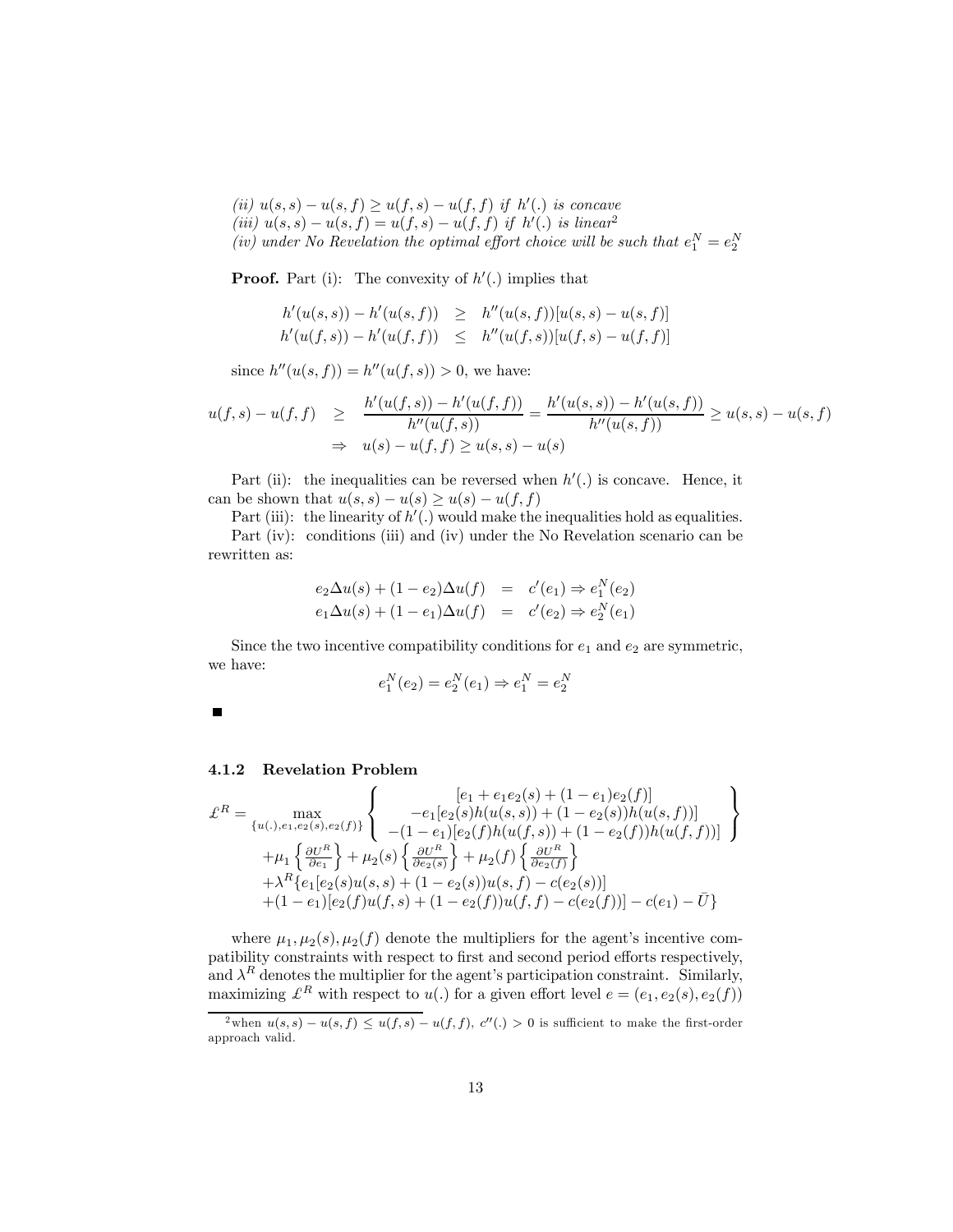and simplifying to eliminate  $\mu_1$  and  $\mu_2(s)$  and  $\mu_2(f)$ , we obtain the following conditions which uniquely solve for the optimal contract  $u^R(.)$  and multiplier  $\lambda^R$  under Revelation:

(a) 
$$
e_1[e_2(s)h'(u^R(s,s)) + (1 - e_2(s))h'(u^R(s,f))
$$
  
\t $+ (1 - e_1)[e_2(f)h'(u^R(f,s)) + (1 - e_2(f))h'(u^R(f,f))] = \lambda^R$   
\n(b)  $[e_2(s)u^R(s,s) + (1 - e_2(s))u^R(s,f) - c(e_2(s))]$   
\t $- [e_2(f)u^R(f,s) + (1 - e_2(f))u^R(f,f) - c(e_2(f))] = c'(e_1)$   
\n(c)  $u^R(s,s) - u^R(s,f) = c'(e_2(s))$   
\n(d)  $u^R(f,s) - u^R(f,f) = c'(e_2(f))$   
\n(e)  $e_1[e_2(s)u^R(s,s) + (1 - e_2(s))u^R(s,f) - c(e_2(s))]$ 

That the participation constraints for both problems hold with equality in the optimal contract is guaranteed by the fact that the multipliers  $\lambda^N$  and  $\lambda^R$  must be strictly positive by conditions (i) and (a). The positivity of the multipliers for the incentive compatibility constraints is shown in the Appendix.

 $+(1-e_1)[e_2(f)u^R(f,s) + (1-e_2(f))u^R(f,f) - c(e_2(f))] - c(e_1) = \overline{U}$ 

Proposition 3 *In choosing the optimal reward scheme to implement a* fi*xed level of total effort E, if*  $h'(.)$  *is linear or*  $h'''(.) = 0$  *then an additional constraint,*  $e_2(s) = e_2(f) = e_2$  *imposed on the Revelation problem will make it equivalent to the No Revelation problem. Hence, the cost minimizing wage contract under the two scenarios will be the same.*

**Proof.** We will show the equivalence of the conditions  $(i)-(v)$  and  $(a)-(e)$ under  $e_2(s) = e_2(f) = e_2$ .

If  $e_2(s) = e_2(f) = e_2$  then (i) and (a) become equivalent for a fixed  $e_1$  and  $e_2$ .

From (c) and (d)

$$
u^{R}(s,s) - u^{R}(s,f) = c'(e_2) = u^{R}(f,s) - u^{R}(f,f)
$$

Since  $h'$ .) is linear, by Lemma 4, condition (ii) implies

$$
u^{N}(s,s) - u^{N}(s,f) = u^{N}(f,s) - u^{N}(f,f)
$$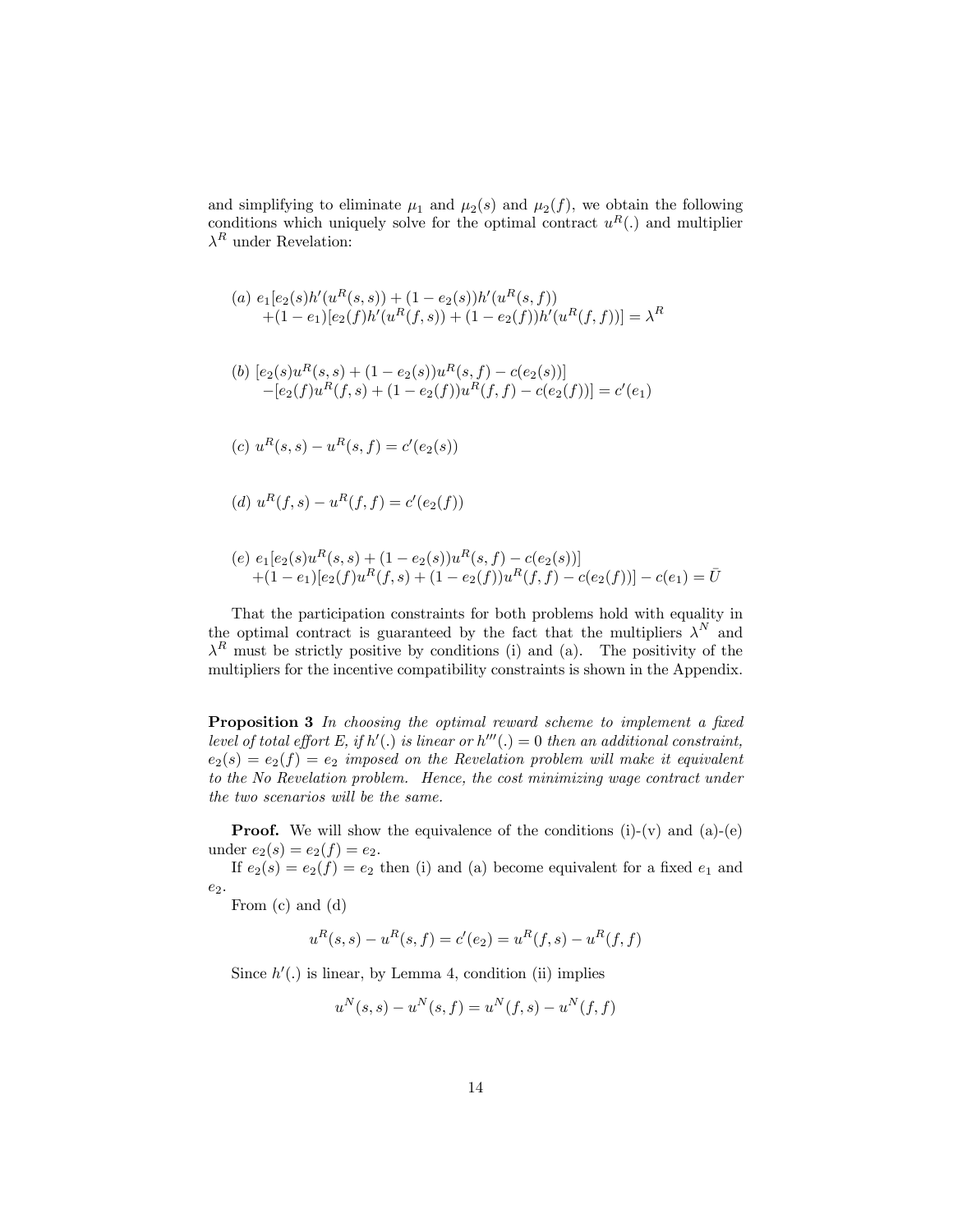Similarly, (iii) is also equivalent to (b) for a fixed  $e_1$  and  $e_2$ , while (c) and (d) can be combined to be rewritten as:

$$
e_1[u(s,s)^R - u(s,f)^R] + (1 - e_1)[u(f,s)^R - u(f,f)^R] = c'(e_2)
$$

which is equivalent to condition (iv).

Finally, (v) is also equivalent to (e).  $\blacksquare$ 

The above proposition illustrates that the optimal contract under Revelation is equivalent to the optimal contract under No revelation after an additional constraint is imposed on the principal's Revelation problem. One would expect that the original relaxed problem for the principal will necessarily give a weakly lower total cost of implementing any given total effort E. We state this result as follows:

Corollary 1 *Given the equivalence of the Revelation and No Revelation* problem when  $e_2(s) = e_2(f)$ *, the solution to the optimal effort levels under the two problems will also be equivalent.* Hence,  $e_2(s) = e_2(f) = e_2^R = e_2^N$  and  $e_1^R = e_1^N$ . Since  $e_1^N = e_2^N$ , we also have  $e_1^R = e_2^R$ .

**Corollary 2** Let  $\mathcal{L}^{RC}$  be the principal's Revelation problem, after an addi*tional constraint is imposed on*  $\mathcal{L}^R$  *such that*  $e_2(s) = e_2(f) = e_2^R$ . By Proposi*tion 5, we know that the optimal reward scheme* u *that implements a* fi*xed level of total effort*  $E = 2e^N$  *is the same under*  $\mathcal{L}^{RC}$  *and*  $\mathcal{L}^N$ *, with*  $e^N = e^R$ *. Therefore, it is necessary that the relaxed problem*  $\mathcal{L}^R$  *give a weakly better solution compared to the constrained*  $\mathcal{L}^{RC}$ .

To illustrate what happens to the optimal effort level once the constraint on the principal's problem  $\mathcal{L}^{RC}$  is removed, we look at the first order conditions guaranteeing optimality of the effort sequence under Revelation. The principal's first order conditions with respect to effort under the Revelation scenario are:

$$
\frac{\partial \mathcal{L}^R}{\partial e_2(s)} = e_1[1 - (h(u(s, s) - h(u(s, f)))] - \mu_2(s)c''(e_2(s)) = 0
$$
  

$$
\frac{\partial \mathcal{L}^R}{\partial e_2(f)} = (1 - e_1)[1 - (h(u(f, s)) - h(u(f, f)))] - \mu_2(f)c''(e_2(f)) = 0
$$
  

$$
\frac{\partial \mathcal{L}^R}{\partial e_1} = [1 + e_2(s) - e_2(f)] - [e_2(s)h(u(s, s)) + (1 - e_2(s))h(u(s, f))]
$$
  

$$
+ [e_2(f)h(u(f, s)) + (1 - e_2(f))h(u(f, f))] - \mu_1 c''(e_1) = 0
$$

We first give a preliminary result regarding the multipliers for the constrained Revelation problem.

Lemma 5 *Under the principal's Revelation problem, if an additional constraint*  $e_2(s) = e_2(f) = e_2$  *is imposed on the second period effort when*  $u(s, f) =$ u(f,s)*, then the multipliers are such that:*

$$
\mu_2(s) = \mu_2(f) = \mu_1
$$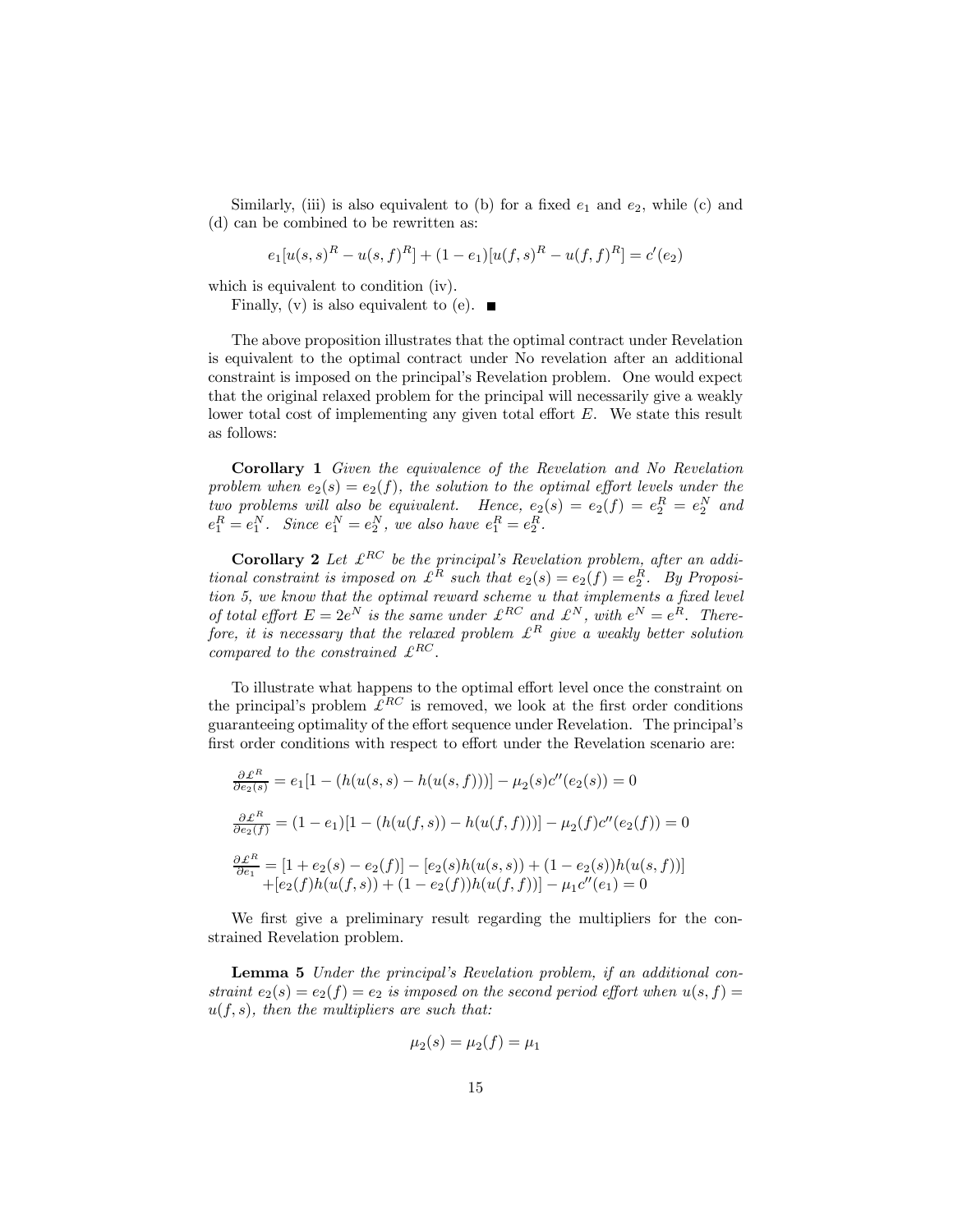**Proof.** Conditions (c) and (d) for  $\mathcal{L}^R$  become equivalent:

$$
u(s,s) - u(s,f) = c'(e_2) = u(f,s) - u(f,f)
$$
  
\n
$$
\Rightarrow \mu_2(s) = \mu_2(f)
$$
  
\n
$$
\Rightarrow u(s,s) - u(f,s) = u(s,f) - u(f,f)
$$

and condition (b) becomes:

$$
e_2[u(s,s) - u(f,s)] + (1 - e_2)[u(s,f) - u(f,f)] = c'(e_1)
$$

which implies that:

$$
u(s,s) - u(f,s) = u(s,f) - u(f,f) = c'(e_1)
$$

note that condition (b) is equivalent to (c) and (d). Hence, the multipliers for these constraints must be equal:  $\mu_1 = \mu_2(s) = \mu_2(f)$ 

Proposition 4 *Given that the principal is implementing a* fi*xed level of expected second period effort*  $E_2 = e_1e_2(s) + (1 - e_1)e_2(f)$ , *such that under Revelation*,  $e_2(s) = e_2(f) = E_2$ , then for a fixed level of  $e_1$  that the principal is trying to *implement under both Revelation and No Revelation:*

(*i*) if  $e_1 < \frac{1}{2}$ , then it is optimal for  $e_2(f)$  to increase and  $e_2(s)$  to decrease

(*ii*) there exists some  $\tilde{e} > \frac{1}{2}$  such that for any  $e_1 < \tilde{e}$ , it is optimal for  $e_2(f)$ *to increase and for*  $e_2(s)$  *to decrease, while for any*  $e_1 < \tilde{e}$ *, it is optimal for*  $e_2(f)$  *to decrease and*  $e_2(s)$  *to increase.* 

**Proof.** Part (i): Rewriting  $e_2(s)$  in terms of  $E_2$  and  $e_2(f)$ , we have:

$$
e_2(s) = \frac{E_2 - (1 - e_1)e_2(f)}{e_1}
$$

$$
\frac{de_2(s)}{de_2(f)} = \frac{-(1 - e_1)}{e_1}
$$

Given  $e_1$ , the principal's optimal second period effort choice under the Revelation scenario will satisfy the following condition when implementing a fixed level of effort  $E_2$ :

$$
\frac{\partial}{\partial e_2(f)} = \frac{\partial \mathcal{L}^R}{\partial e_2(f)} + \frac{\partial \mathcal{L}^R}{\partial e_2(s)} \frac{de_2(s)}{de_2(f)} = 0
$$

$$
\frac{\frac{\partial}{\partial e_2(f)}}{\frac{\partial}{\partial e_2(s)}} = \frac{(1 - e_1)}{e_1}
$$

Using the first order conditions for second period effort, we can write the above condition as follows:

$$
e_1(1 - e_1) \{ [h(u(s, s)) - h(u(s, f))] - [h(u(f, s)) - h(u(f, f))] \}
$$
  
= -(1 - e\_1)\mu\_2(s)c''(e\_2(s)) + e\_1\mu\_2(f)c''(e\_2(f))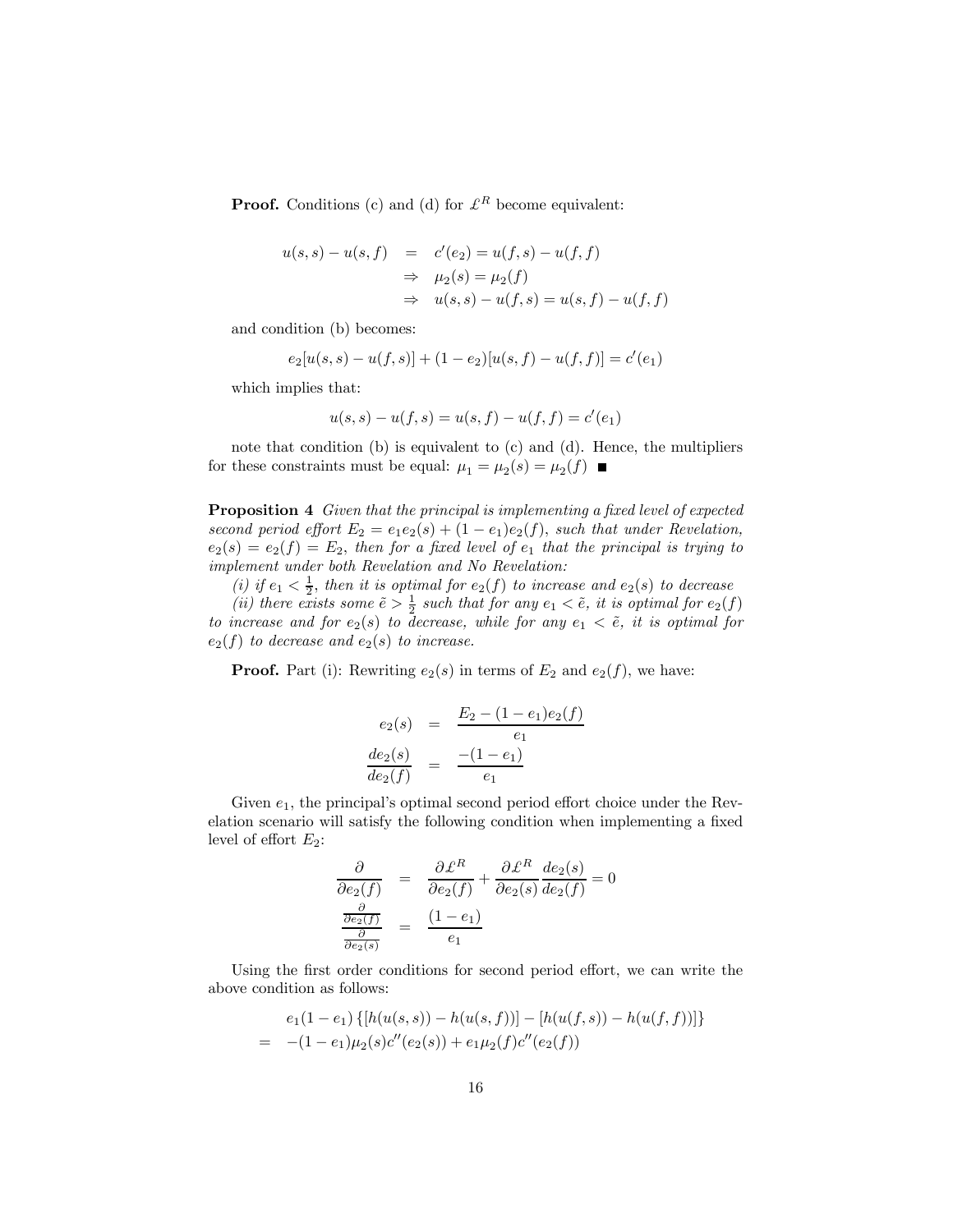Given  $e_1$ , if  $e_2(s) = e_2(f) = e_2 \Rightarrow u(s, s) - u(s) = u(s) - u(f, f)$ ; also by Lemma 4 we have  $\mu_2(s) = \mu_2(f) = \mu_2$  and

$$
e_1(1-e_1)\{[h(u(s,s))-h(u(s,f))]-[h(u(f,s))-h(u(f,f))]\}+(1-2e_1)\mu_2c''(e_2)\neq 0
$$

By the convexity of  $h(.)$ , and  $c(.)$ 

> 
$$
e_1(1-e_1)\left\{\underbrace{h'(u(s))(u(s,s)-u(s)) - h'(u(s))(u(s)-u(f,f))}_{=0}\right\} + (1-2e_1)\mu_2 c''(e_2)
$$
  
=  $(1-2e_1)\mu_2 c''(e_2)$ 

$$
\geq \quad 0 \text{ if } e_1 \leq \frac{1}{2} \text{ since } \mu_2 > 0
$$

since  $\frac{\partial^2}{\partial e_0}$  $\frac{\partial^2}{\partial e_2(f)^2} = \frac{\partial^2 \pounds^R}{\partial e_2(f)}$  $\frac{\partial^2 \mathcal{L}^R}{\partial e_2(f)^2}$  < 0 by the concavity of  $\mathcal{L}^R$ ,

$$
e_1 < \frac{1}{2} \Rightarrow e_2(f) \uparrow, \ e_2(s) \downarrow \Rightarrow e_2(f) > e_2(s)
$$

Part (ii): when  $e_2(s) = e_2(f) = e_2$ , the convexity of  $h(.)$  guarantees:

$$
e_1(1-e_1)\left\{\begin{array}{c} [h(u(s,s))-h(u(s,f))] \\ -[h(u(f,s))-h(u(f,f))] \end{array}\right\} > 0 \text{ for } \forall e_1 > 0
$$

Hence, the condition that satisfies the optimality of  $e_2(f) = e_2(s)$ :

$$
e_1(1 - e_1) \left\{ \begin{array}{c} [h(u(s, s)) - h(u(s, f))] \\ -[h(u(f, s)) - h(u(f, f))] \end{array} \right\} + (1 - 2e_1)\mu_2 c''(e_2) = 0
$$

is a quadratic function in  $e_1$  and will only hold for some  $\tilde{e} > \frac{1}{2}$  such that  $(1-2\tilde{e})\mu_2 c''(e_2) < 0.$ 

Hence, when the principal is trying to implement a first period effort  $e_1 < \frac{1}{2}$ , the optimal revelation effort in the second period calls for  $e_2(f)$  to increase and  $e_2(s)$  to decrease. On the other hand, if the principal tries to implement a high enough first period effort, than it is optimal for him to decrease  $e_2(f)$  and to increase  $e_2(s)$ . Note that this result intuitively depends on the agent's first order condition with respect to  $e_1$ , which can be rewritten as follows after inserting his first order conditions with respect to  $e_2(s)$  and  $e_2(f)$ :

$$
[c'(e_2(s))e_2(s) + u(s,f)] - [c'(e_2(f))e_2(f) + u(f,f)] = c'(e_1)
$$

If the principal is trying to implement a high  $e_1$ , than it will be cheaper to do so by providing higher expected returns after a success through implementation of a larger  $e_2(s)$  compared to  $e_2(f)$ . However, if the principal is trying to implement a lower  $e_1$ , than it is still possible to provide higher expected returns following a success, with  $e_2(f) > e_2(s)$ , provided  $u(s, f)$  is sufficiently greater than  $u(f, f)$ .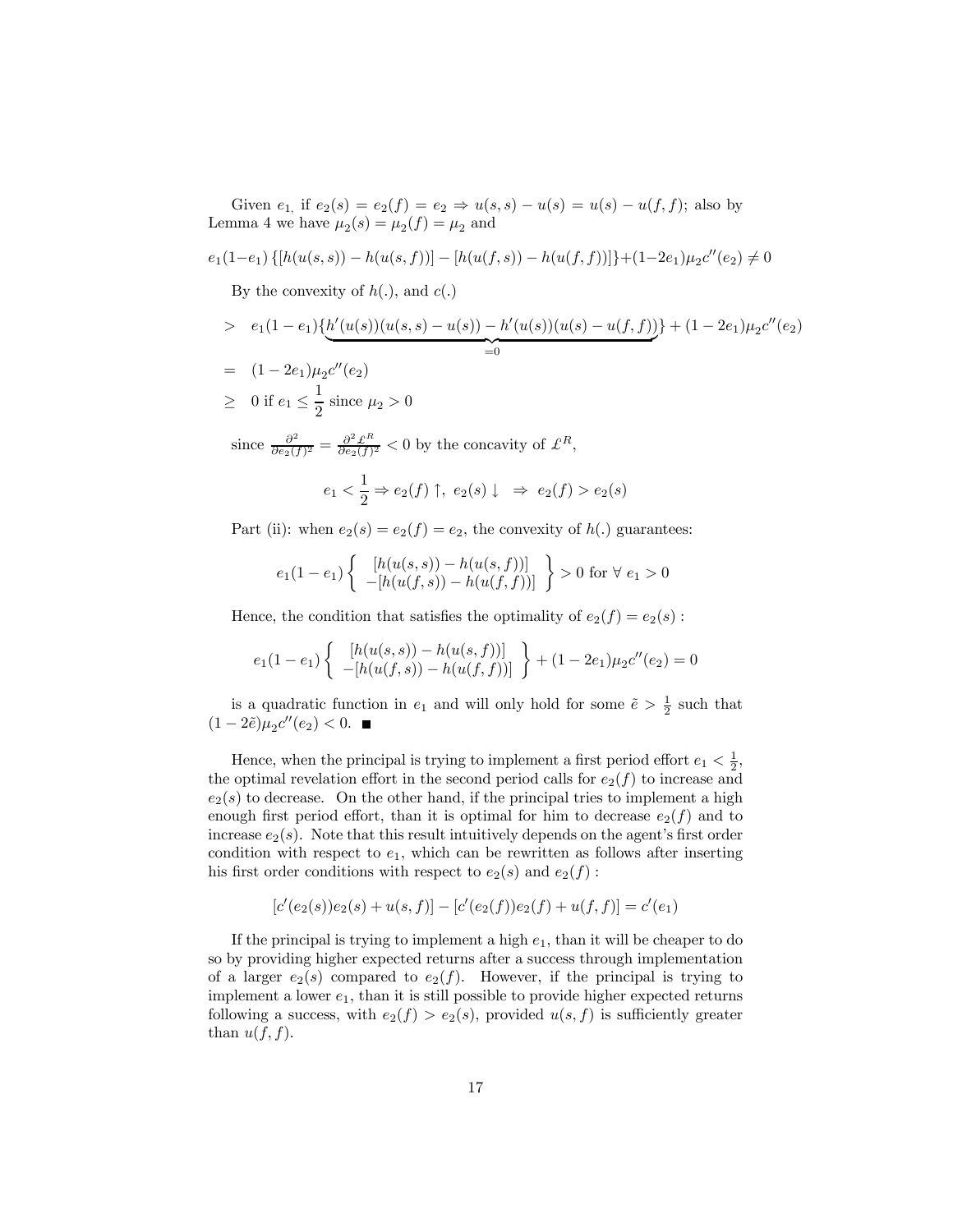Only when the principal is trying to implement a first period effort  $\tilde{e} > \frac{1}{2}$ , is it optimal for him to implement a second period effort such that  $e_2(s) = e_2(f)$ . This implies that if the cost of effort is high enough so as to only allow the implementation of  $e_1 < \frac{1}{2}$  as shown in the previous section under Lemma 2, then the optimal contract cost under Revelation will be strictly preferred to that under No Revelation. This we can infer since the two scenarios may only give the same solution if it is optimal to have  $e_2(s) = e_2(f)$  under Revelation, which occurs only when  $e_1 = \tilde{e} > \frac{1}{2}$ .

We now proceed to examine what happens to the optimal  $e_1^R$  compared to  $e^N$ , when the principal is implementing a given level of total effort E and the constraint  $e_2(s) = e_2(f)$  is relaxed.

Proposition 5 *Given that the principal is implementing a* fi*xed total e*ff*ort level* E such that  $e_2(s) = e_2(f) = e^R$ , where  $e^R = e^N$ , it is optimal for the principal to *increase first period effort such that*  $e_1^R > e^N$  *for any*  $e^N > 0$  *being implemented under No Revelation.*

**Proof.** Rewriting  $e_2(s)$  in terms of E and  $e_2(f)$ , we have:

$$
e_2(s) = \frac{E - e_1 - (1 - e_1)e_2(f)}{e_1}
$$
  

$$
\frac{de_2(s)}{de_1} = \frac{-(1 + e_2(s) - e_2(f))}{e_1}
$$

The principal's optimal first period effort choice under the Revelation scenario will satisfy the following condition when implementing a fixed level of effort E:

$$
\frac{\partial}{\partial e_1} = \frac{\partial \mathcal{L}^R}{\partial e_1} + \frac{\partial \mathcal{L}^R}{\partial e_2(s)} \frac{de_2(s)}{de_1} = 0
$$

Using the first order conditions for effort under Revelation, we can write the above condition as follows:

$$
0 = [1 - (h(u(s, f)) - h(u(f, f)))] + e_2(s)[1 - (h(u(s, s)) - h(u(s, f)))]
$$
  

$$
-e_2(f)[1 - (h(u(f, s)) - h(u(f, f)))] - \mu_1 c''(e_1)
$$
  

$$
-(1 + e_2(s) - e_2(f))\{[1 - (h(u(s, s)) - h(u(s, f)))] - \frac{\mu_2(s)}{e_1}c''(e_2(s))\}
$$

If  $u(s, f) = u(f, s) = u(s)$ , then we can simplify the above as:

$$
0 = (1 - e_2(f)) \{ [h(u(s, s)) - h(u(s))] - [h(u(s)) - h(u(f, f))] \}
$$

$$
- \mu_1 c''(e_1) + \left( \frac{1 + e_2(s) - e_2(f)}{e_1} \right) \mu_2(s) c''(e_2(s))
$$

Given the convexity of  $h(.)$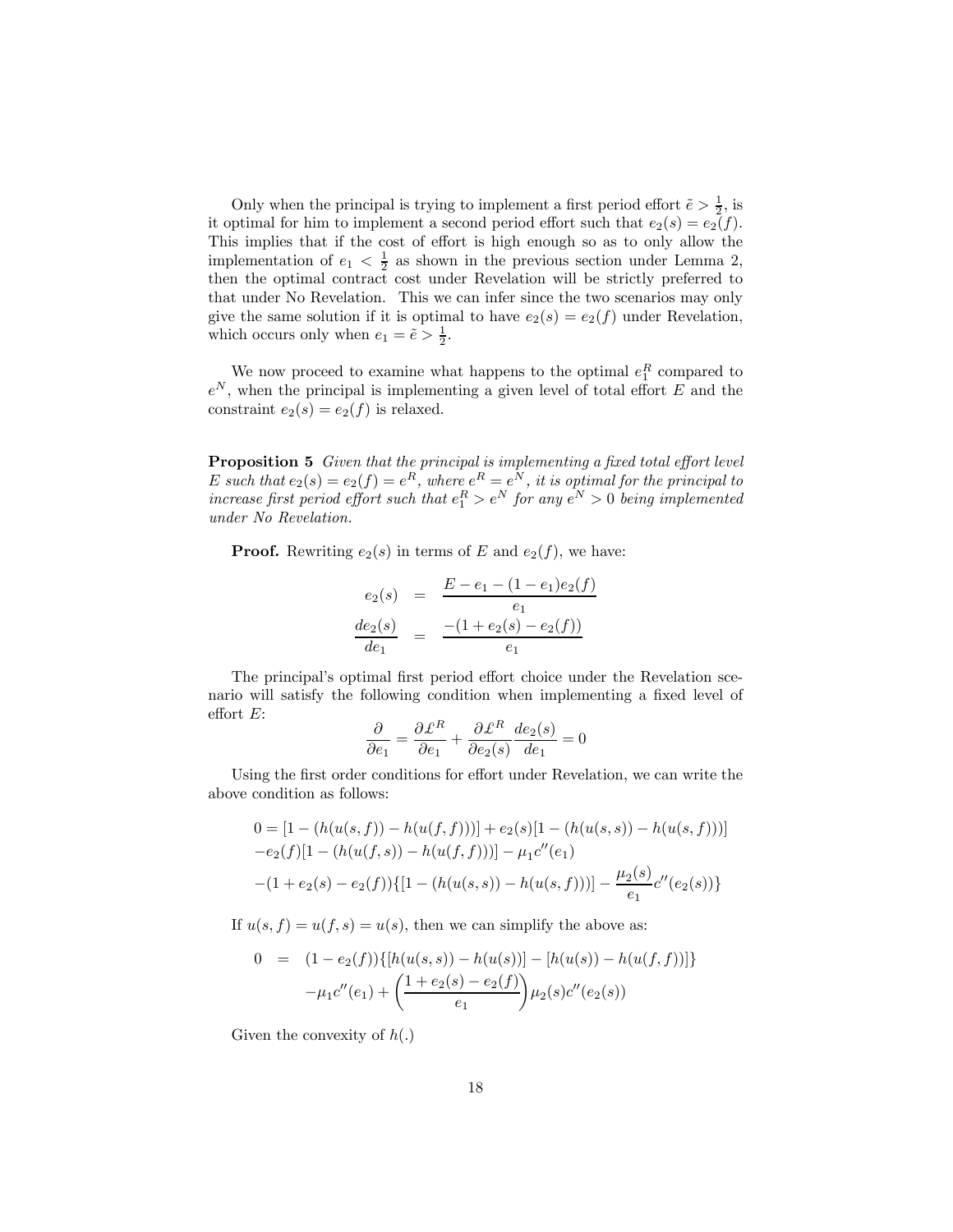$$
0 > (1 - e_2(f))[\underbrace{h'(u(s))(u(s,s) - u(s,f)) - h'(u(s))(u(f,s) - u(f,f))}_{=0}]
$$
  

$$
- \mu_1 c''(e_1) + \left(\frac{1 + e_2(s) - e_2(f)}{e_1}\right) \mu_2(s) c''(e_2(s))
$$
  
If  $e_2(s) = e_2(f) = e_2 \Rightarrow e_2 = e_1 \Rightarrow \mu_2(s) = \mu_2(f) = \mu_1$  then,  

$$
= \left(\frac{1 - e_1}{e_1}\right) \mu_1 c''(e_1) > 0
$$

Provided  $\frac{\partial^2}{\partial e_1}$  $\frac{\partial^2}{\partial e_1^2}$  < 0 by the concavity of  $\mathcal{L}^R \Rightarrow e_1^R$  should increase so that  $e_1^R > e_1^N$ .

The above proposition indicates that when the constraint on the Revelation problem is removed, it is optimal for the first period effort under Revelation to increase beyond that under No Revelation and in fact strictly increase the expected payoff the principal will receive. Hence, at the margin a greater total effort can be implemented under Revelation at a lower cost.

Note that this is a local result, which describes the marginal impact the removal of the constraint  $e_2(s) = e_2(f)$  has on the optimal contract and first period effort level when second period effort remains unchanged. We cannot make a more general statement as to what the globally optimal contract under Revelation would be. However, that the Revelation problem is concave in u indicates that there is a unique solution to  $\mathcal{L}^R$ . And by showing that the constrained contract can be improved upon at the margin by changing the Revelation effort levels, we illustrate that the optimal No Revelation reward scheme is necessarily suboptimal to the optimal Revelation scheme.

### 5 Computational Results

The theoretical results provided above showing the superiority of the Revelation contract over the No Revelation contract when the agent is risk averse were based on a particular assumption regarding the derivative of the inverse utility function  $h'$ . We claimed that it is strictly less costly for the principal to implement the Revelation contract compared to the No Revelation contract when  $h'(.)$  is linear. However, in general there can be a wide variety of utility functions that are three times differentiable with  $h'$ . being either convex or concave and maybe even sometimes both.

The CRRA utility function,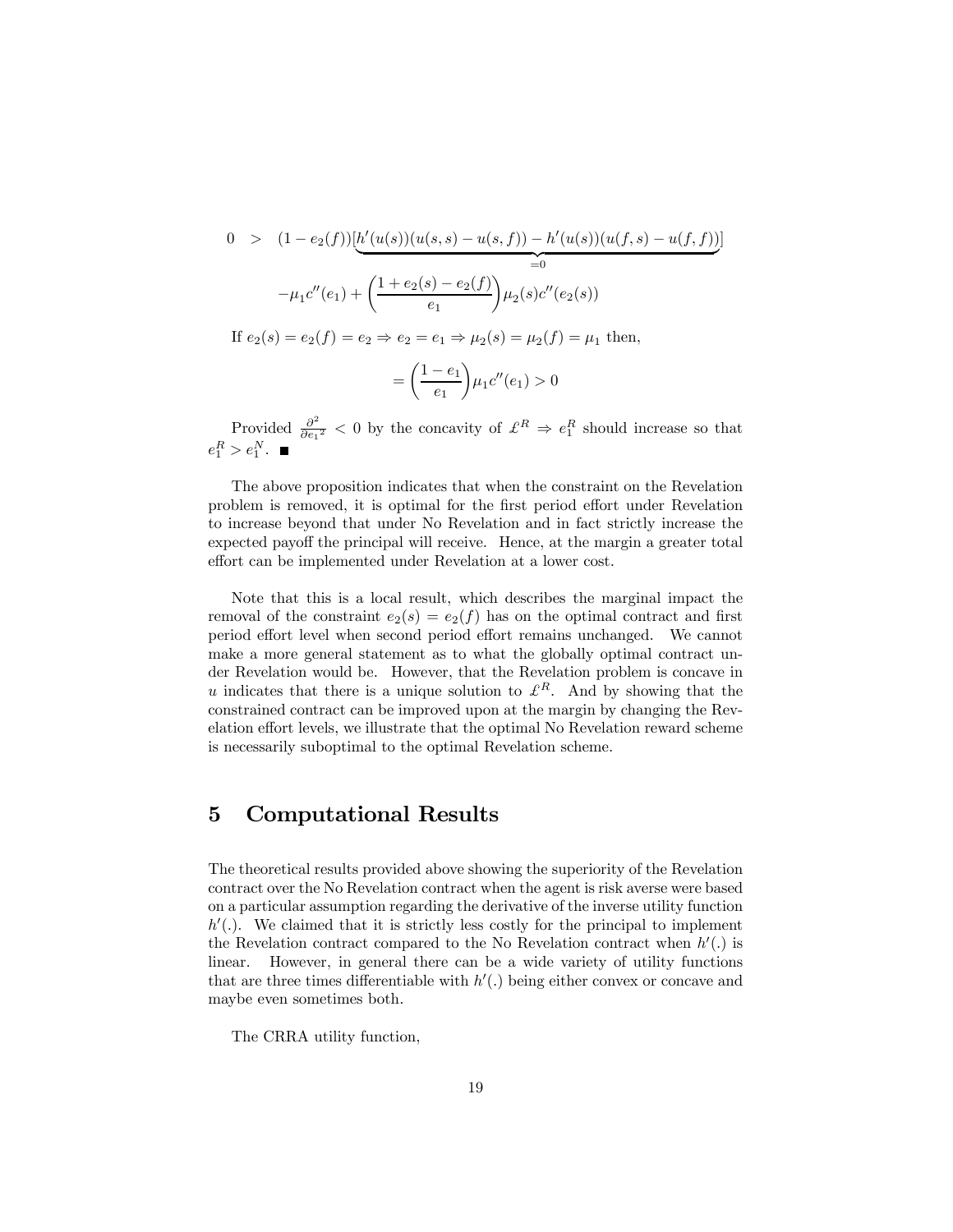$$
u(w) = \frac{w^{1-\sigma}-1}{1-\sigma}
$$

is such a utility function, with  $h'$ . being convex or concave depending on the size of the relative risk aversion parameter  $\sigma$ .

$$
h(u) = [(1 - \sigma)u + 1]^{\frac{1}{1 - \sigma}}\n h'(u) = [(1 - \sigma)u + 1]^{\frac{\sigma}{1 - \sigma}}\n h''(u) = \sigma[(1 - \sigma)u + 1]^{\frac{2\sigma - 1}{1 - \sigma}}\n h'''(u) = (2\sigma - 1)\sigma[(1 - \sigma)u + 1]^{\frac{3\sigma - 2}{1 - \sigma}}
$$

From  $h'''(.)$ , we can conclude that  $h'(.)$  will be convex if  $h'''(.) > 0$  which is guaranteed when  $\sigma > \frac{1}{2}$ , and similarly  $h'(.)$  will be concave when  $h'''(.) < 0$  or when  $\sigma < \frac{1}{2}$ . At  $\sigma = \frac{1}{2}$ ,  $h'''(.) = 0$ , and so  $h'(.)$  will be linear. Hence, using Lemma 3 and condition (ii), we can make the inference that for this CRRA utility function, the optimal reward scheme under the No Revelation scenario will be such that:

if 
$$
\sigma
$$
  $\langle \frac{1}{2} \Rightarrow [u(s, s) - u(s)] - [u(s) - u(f, f)] \rangle$  0 and decreasing with  $\sigma$   
if  $\sigma$  =  $\frac{1}{2} \Rightarrow [u(s, s) - u(s)] - [u(s) - u(f, f)] = 0$   
if  $\sigma$  >  $\frac{1}{2} \Rightarrow [u(s, s) - u(s)] - [u(s) - u(f, f)] < 0$  and decreasing with  $\sigma$ 

In other words, as the degree of relative risk aversion increases, the principal will find it optimal to increase the agent's compensation following a failure. Recall that the LMP (2002) optimal contract for the risk neutral agent under No Revelation called for the principal giving maximum possible rewards following two successes and zero otherwise. Hence, the incentive provision effect was maximized. As the agent becomes more risk averse however, her disutility from risk bearing increases thereby forcing the principal to insure her by compensating her following a failure. Naturally, we would expect that having to increase rewards given after a failure will decrease the incentive effects, and so increase the costs of implementing the same effort level. The costs of implementing a given total effort level under No Revelation should then increase with  $\sigma$ .

Using this utility function we compute the optimal contract computationally under two variations. We first compute the optimal contract using the model specified above where the agent gets paid only after the second period and gets paid nothing after the first period. We follow this with an extension to a repeated moral hazard model, where the agent gets rewarded after the first period as well. Under the No Revelation scenario, the agent will be rewarded a fixed amount  $u_1^N$  after the first period independent of what she produces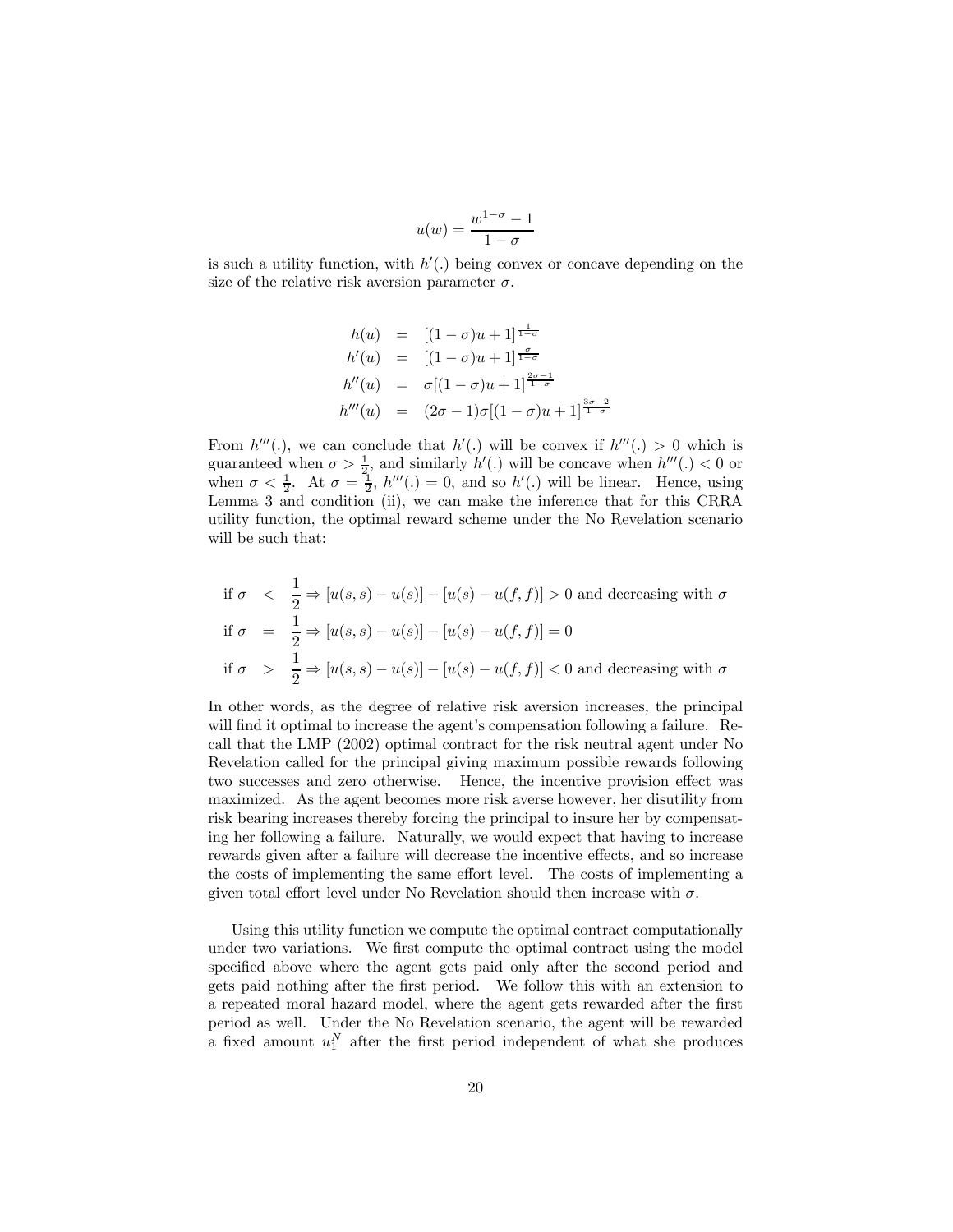so as not to reveal the outcome. However, under Revelation, the agent will be rewarded after the first period conditional on her first period outcome, with  $u_1^R(s)$  if she succeeds and  $u_1^R(f)$  if she fails. The effect this has on the principal's solution for an optimal incentive scheme will be apparent from the change in the first order conditions to the principal's problem. In particular, under No Revelation, while conditions (ii)-(iv) remain the same, conditions (i) and  $(v)$ will become:

$$
(i)' e_1[e_2h'(u_2^N(s,s)) + (1 - e_2)h'(u_2^N(s,f))+ (1 - e_1)\{e_2h'(u_2^N(f,s)) + (1 - e_2)h'(u_2^N(f,f))\} = h'(u_1^N)(v)' u_1^N + e_1[e_2u_2^N(s,s) + (1 - e_2)u_2^N(s,f)]+ (1 - e_1)[e_2u_2^N(f,s) + (1 - e_2)u_2^N(f,f)] - c(e_1) - c(e_2) = \overline{U}
$$

On the other hand, under Revelation, the conditions (a), (b), (e) will change as follows:

 $(a1)'$   $e_2(s)h'(u_2^R(s, s)) + (1 - e_2(s))h'(u_2^R(s, f)) = h'(u_1^R(s))$ 

$$
(a2)' e_2(f)h'(u_2^R(f,s)) + (1 - e_2(f))h'(u_2^R(f,f)) = h'(u_1^R(f))
$$

(b)' 
$$
[u_1^R(s) + e_2(s)u^R(s, s) + (1 - e_2(s))u^R(s, f) - c(e_2(s))]
$$
  
-  $[u_1^R(f) + e_2(f)u^R(f, s) + (1 - e_2(f))u^R(f, f) - c(e_2(f))] = c'(e_1)$ 

$$
(e)' e_1[u_1^R(s) + e_2(s)u^R(s, s) + (1 - e_2(s))u^R(s, f) - c(e_2(s))]
$$
  
+(1-e\_1)[u\_1^R(f) + e\_2(f)u^R(f, s) + (1 - e\_2(f))u^R(f, f) - c(e\_2(f))] - c(e\_1) = \overline{U}

We assume quadratic costs of effort as in the previous sections, where  $c(e)$  =  $\frac{k}{2}e^2$  with two values of k,  $k_1 = 15$  and  $k_2 = 0.75$  used. These values are chosen to illustrate the results both for sufficiently large and small values of  $k$ . We also use a value  $U = 5$  for the reservation utility of the agent, increasing this to  $U = 10$  when considering higher values of k or E, since having a low reservation utility may allow the principal to offer negative wages, going against the limited liability assumption under risk neutrality. Note that, raising  $U$  does not alter the incentives provided by a given reward scheme, thereby maintaining the comparability of the Revelation and No Revelation contracts. Finally, we look at the costs of implementing two different levels of total effort:  $E_1 = 0.9$ and  $E_2 = 1.3$  to see the difference in the effects of implementing  $e > \frac{1}{2}$  versus  $e < \frac{1}{2}$ .

The cost of the reward schemes under Revelation and No Revelation are computed for different combinations of the aforementioned parameters, for a range of  $\sigma \in (0, 1)$ . The computed costs are graphically displayed both for the "Original Model" without first period wages, and the "Extension" described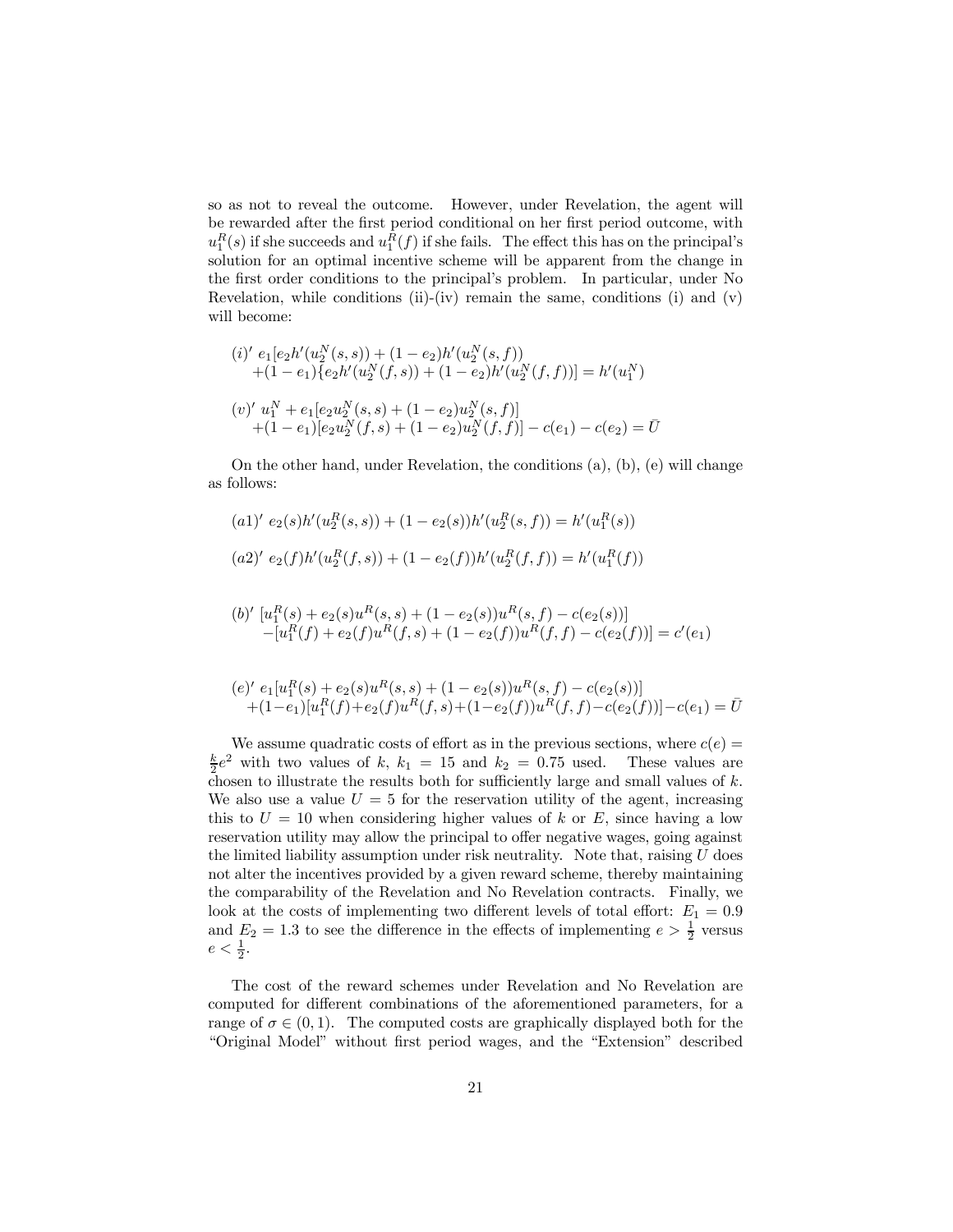involving rewards awarded both after the first and second period. We display two graphs for each figure, one giving the contract cost under risk aversion as modeled in our paper, and the other giving the contract cost under risk neutrality as analyzed by LMP (2002).

Notice how for both the Original and the Extended repeated moral hazard models, the total wage costs for the optimal contracts under Revelation and No Revelation are not altered significantly by an increase in the parameter  $k$ . As shown in LMP (2002), the No Revelation contract remains consistently below that of the Revelation contract when the agent is risk neutral. However, once risk aversion is introduced in terms of the parameter  $\sigma$ , then we notice that in the Original Model when  $E = 0.9$  (Figures 1-2), the cost of the No Revelation contract is consistently higher. More important is the fact that this difference is increasing rapidly as the degree of relative risk aversion increases especially after  $\sigma = 0.5$ .



Figure 1: Original Model-k=0.75; E=0.9; U=5

Once the principal tries to implement a higher amount of total effort exceeding  $\frac{1}{2}$  in each period (as in Figures 3-4), then the difference is not so consistent. In particular, for both values of  $k$ , notice that after the relative risk aversion parameter reaches  $\sigma \approx 0.8$ , the Revelation contract becomes more costly compared to the No Revelation contract. Recall from the theoretical results in the previous section that when implementing a high level of first period effort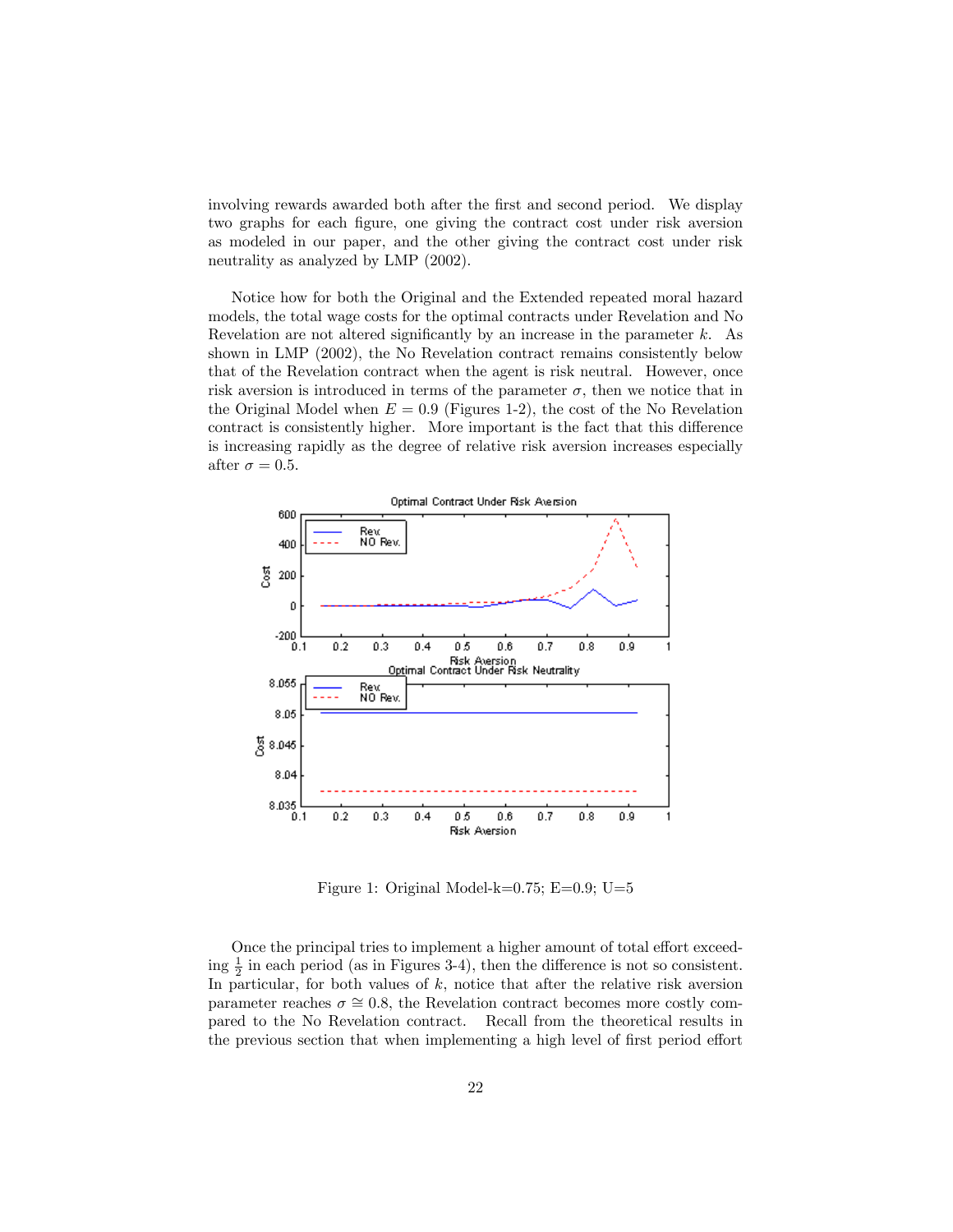

Figure 2: Original Model-k=15;  $E=0.9$ ;  $U=5$ 

(exceeding  $\tilde{e}$ ), the optimal Revelation contract calls for giving higher expected returns conditional on first period success compared to failure. With sufficient risk aversion, this might impose more risk on the agent when compared to the optimal No Revelation contract, which compensates the agent more following a failure due to the convexity of  $h'(.)$  when  $\sigma > \frac{1}{2}$ . Hence, implementing a high level of effort under significant risk aversion may reverse the results.

The Repeated Moral Hazard version of the model—shown in Figures 5-8 somewhat alters the results, depicting a convex path for the contract cost as a function of the relative risk aversion parameter. The No Revelation contract remains cheaper under risk neutrality as under the Original Model. However, as the agent becomes more and more risk averse, the cost of implementing the given amount of total effort rises at an increasing rate, with the cost difference between the No Revelation and Revelation contract also increasing substantially. When  $k$  is increased however, the optimal contract cost is not significantly altered in either case.

When the amount of total effort implemented increases to 1.3, as in Figures 7-8, notice that the optimal Revelation contract still remains below the No Revelation contract in cost for all levels of risk aversion. However, this effect is amplified once  $\sigma > 0.5$ , which implies that as  $h'(.)$  becomes convex, the Revelation contract becomes increasingly more optimal.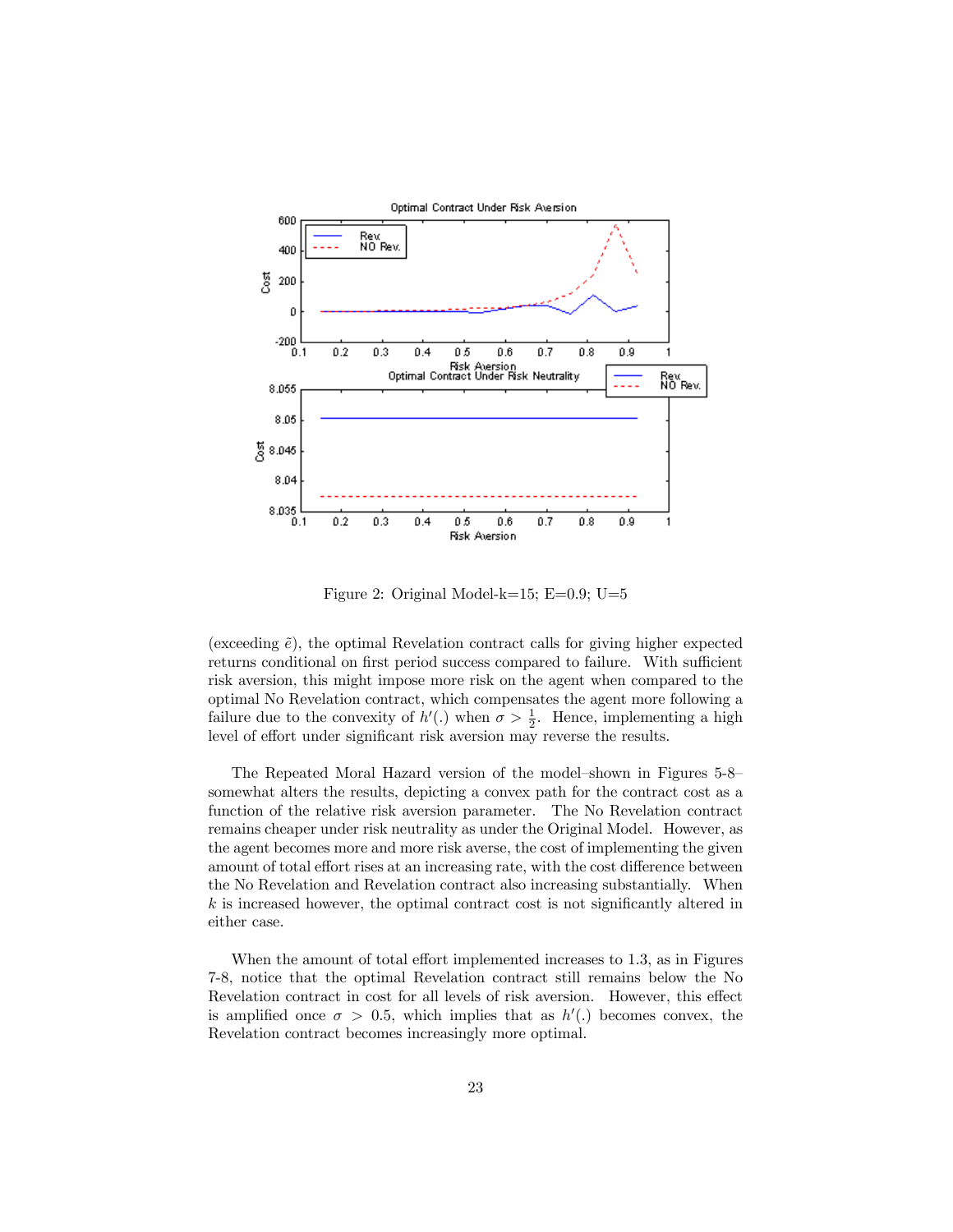

Figure 3: Original Model-k=0.75; E=1.3; U=10



Figure 4: Original Model-k=15; E=1.3; U=10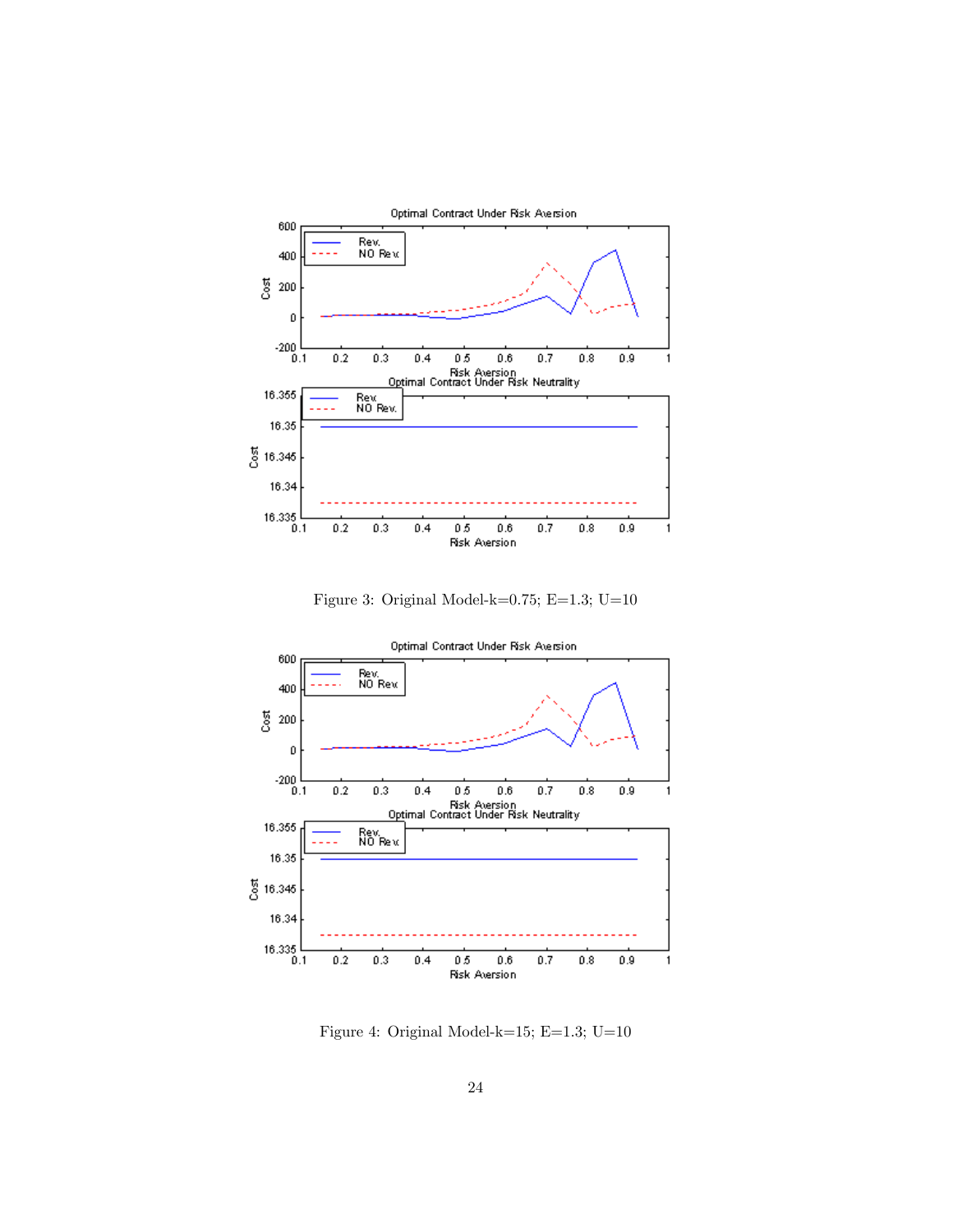

Figure 5: Extension of Model-k=0.75; E=0.9; U=5



Figure 6: Extension of Model-k=15; E=0.9; U=5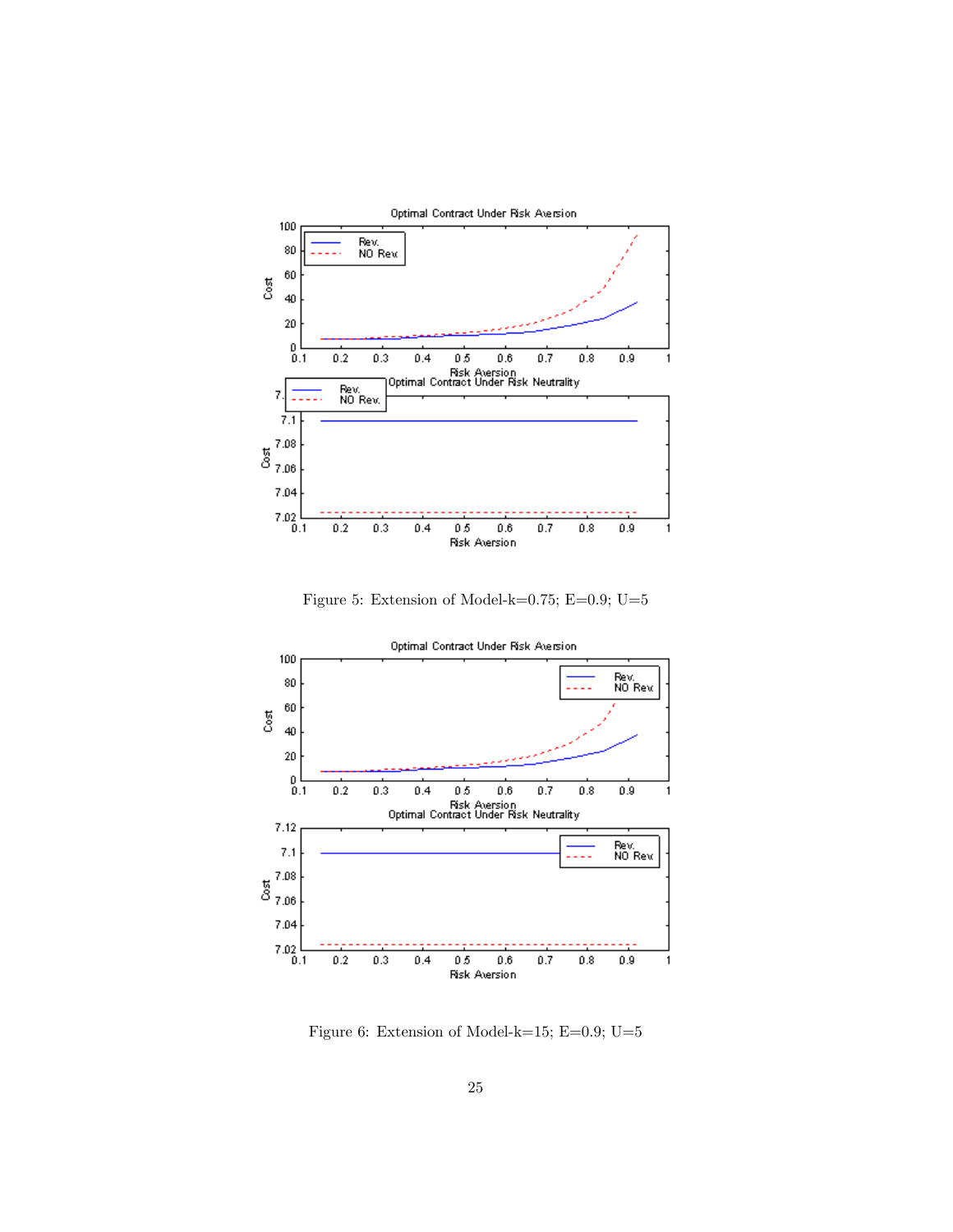A reason why the Extended Model has higher contract costs under No Revelation for implementing a higher level of total effort when the agent is substantially risk averse is that the principal now has an additional instrument he can use to insure the agent against risk: the rewards given conditional on first period outcomes,  $u_1(s)$  and  $u_1(f)$ . Under the Original Model, implementing a high level of first period effort necessitates that the agent bear substantial risk since it is optimal to provide greater expected second period returns following a success compared to a failure. The Extended Model has potential to reduce this risk burden by providing intertemporal consumption smoothing using higher first period rewards following success. This in turn enables the optimal Revelation contract to be less costly even when implementing high levels of effort.



Figure 7: Extension of Model-k=0.75; E=1.3; U=10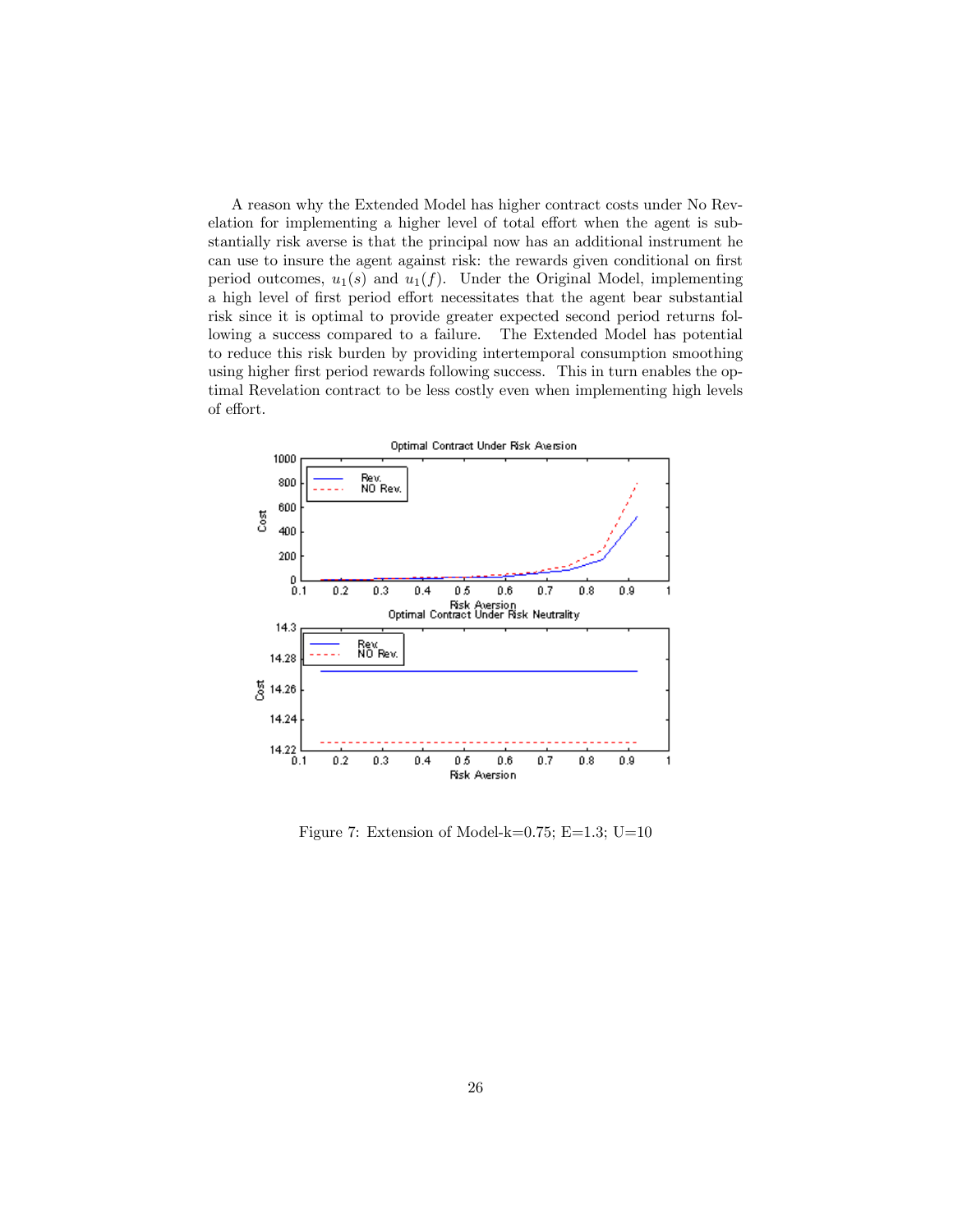

Figure 8: Extension of Model-k=15; E=1.3; U=10

## 6 Conclusion

The question of providing uninformed agents with interim performance evaluations has recently been addressed by Lizzeri, Meyer and Persico (2002) under the assumption that the agent is risk neutral, and inefficiencies in the optimal contract arise due to limited liability on the part of the agent. Using a two-period, two-output dynamic principal-agent setting where the agent is compensated only after the second period, they are able to show that revealing performance evaluations is able to generate a greater amount of effort from the agent given a fixed incentive scheme. On the other hand, they also show that not revealing performance information to the agent enables the principal to implement a given amount of total effort at a strictly lower cost.

This is quite a striking result, considering real life circumstances involving individuals who are not aware of how well they perform demonstrate that acquiring such information usually helps the individual adjust his effort level to improve his performance in the future. Employer-employee relationships as well as teacher-student relationships show that individuals *do* get feedback from one period to the next, and use it to improve themselves. If the principal is not solely concerned with the short-term contract costs involved, but is also directly concerned with improving his subordinates' long-term performance, then this observation can be shown to hold theoretically as well.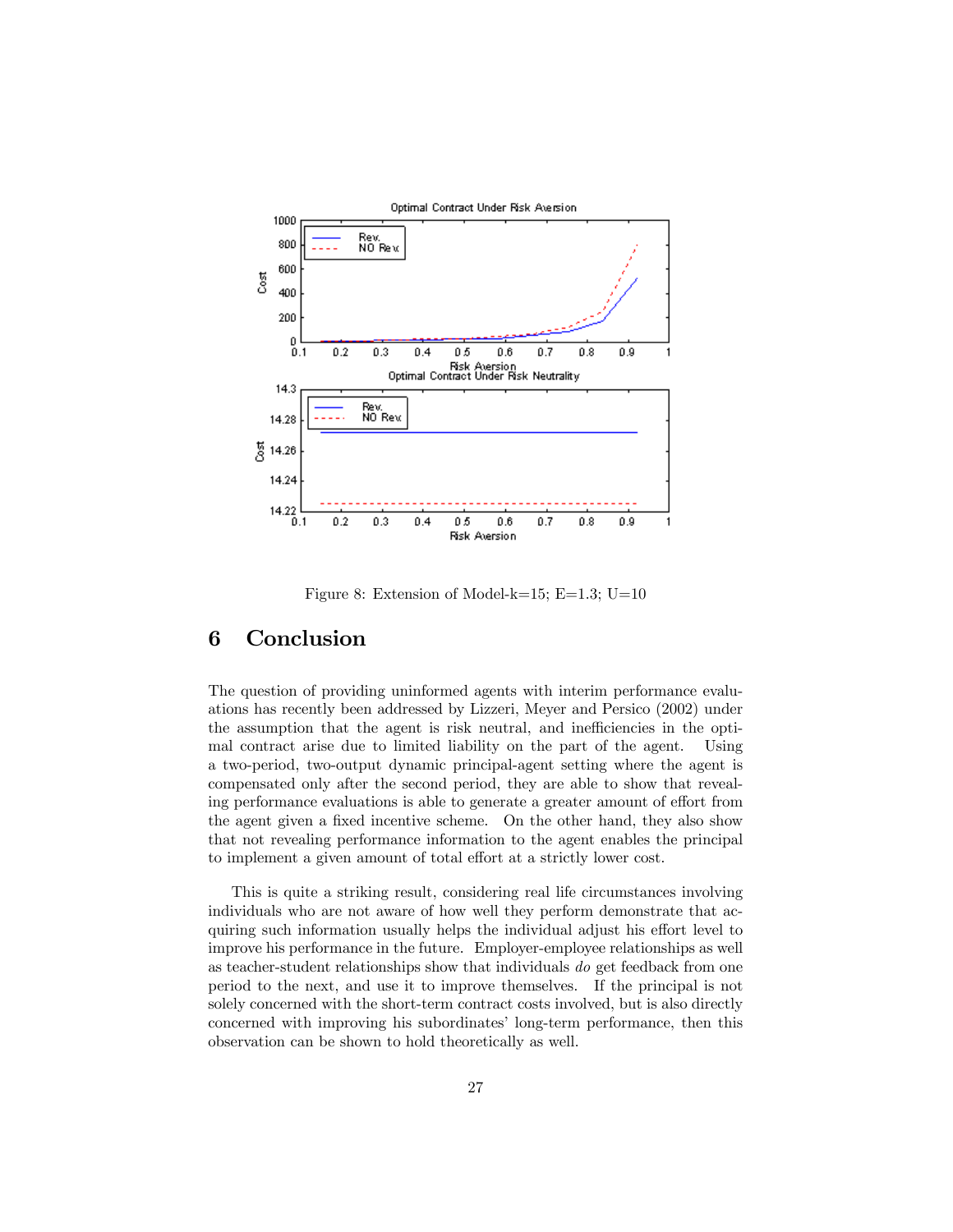However, even when the principal is not forward looking enough, only to be concerned with the disutility he receives from the contract costs involved in implementing a given amount of effort the possibility of risk aversion on the part of the agent can be an important reason behind why information revelation can be optimal for the principal. The risk neutral agent is one who is in a better position to hedge himself against potential risk through other means, such as a student who takes multiple courses, therefore having his overall GPA depend on not a single one. For such a student the disutility from receiving a low grade on one course will not be so great, since she can make up for it through her other courses. However, once the agent is locked into a relationship with a single principal and is not informed, she is more likely to have a higher aversion towards the risk of getting a low grade. The principal may then find it optimal to share performance information in an attempt to reduce the disutility a risk averse agent may derive from uncertainty.

When this consideration is taken into account, we show that the results obtained by LMP (2002) can be significantly altered. First, for a given fixed reward mechanism, the optimal effort provided by the agent can be greater when no information is revealed compared to when it is. This may occur when the principal finds it optimal to insure the agent by equating the expected rewards following a success to that following a failure, which usually occurs as the agent's degree of risk aversion increases. Hence, when no information is revealed, if the agent is sufficiently risk averse, it will be optimal for the agent to insure himself by exerting more effort in the first period compared to when information is revealed. However, no comparison in total effort levels between the two scenarios can be made if the principal finds it optimal to provide higher expected returns following an initial failure. That is when the agent is substantially risk averse, and the principal insures him by rewarding him by more following a failure, then the optimal second period effort under no information revelation will exceed that under information revelation while the reverse holds for the optimal first period effort.

Aside from the implications on the agent's effort level, the optimal incentive scheme chosen by the principal can also exhibit alternative properties under the two scenarios. While the principal finds it optimal to only reward the most preferred outcome under no information revelation when the agent is risk neutral, he can no longer implement the same amount of effort using such a strong incentive mechanism once the agent is risk averse. The reason behind this is that the optimal contract when the agent is risk averse calls for a tradeoff between incentive provision and insurance provision. Since the agent values consumption smoothing when risk averse, by providing incentives that are too strong, the principal will be forcing the agent to bear more risk than she is willing to. Hence, he chooses to optimally spread the rewards across the different possible outcomes thereby reducing incentives and risk at the same time.

Under revelation of performance information, since the agent can choose his effort level in the second period conditional on his first period outcome, part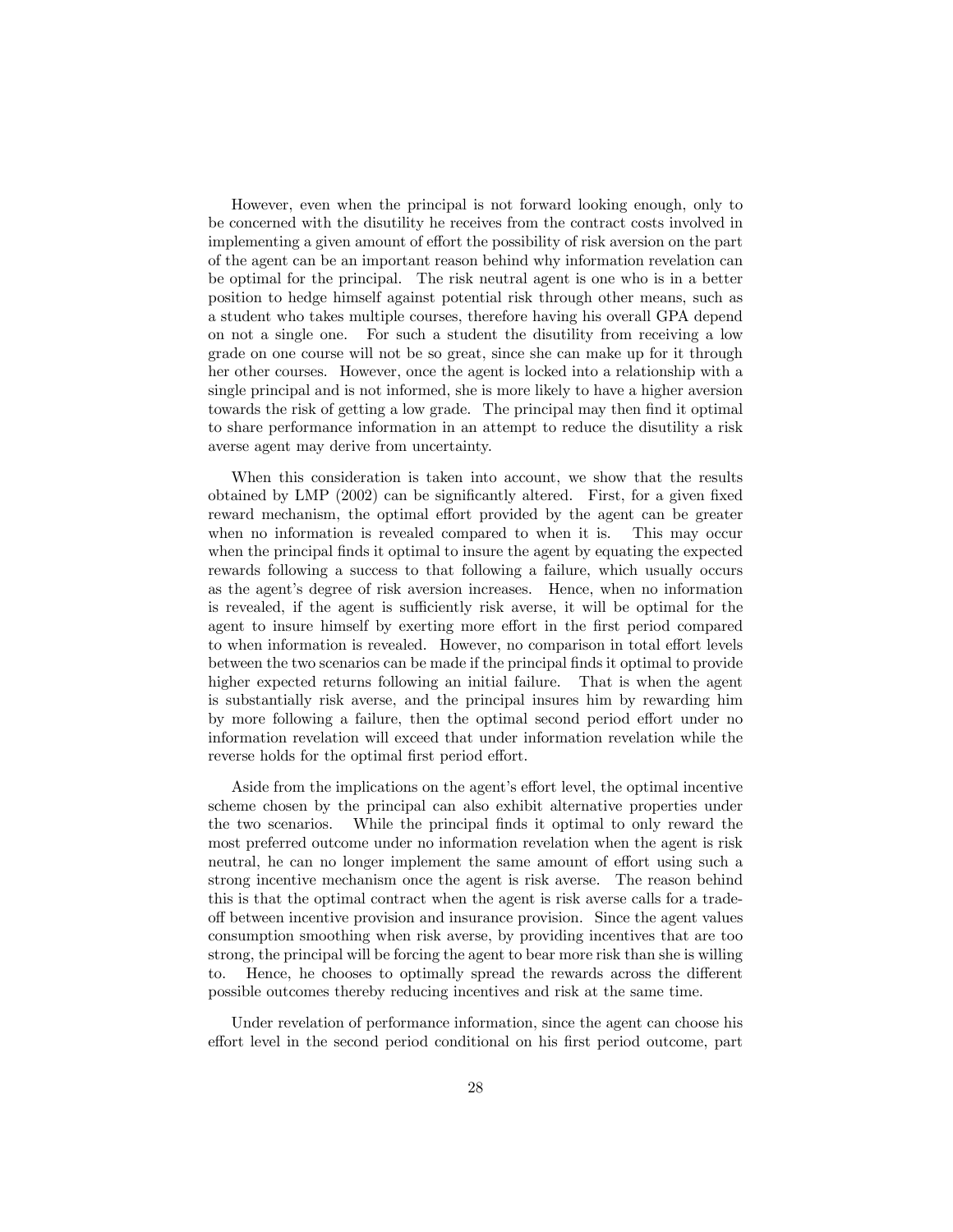of the responsibility for bearing the uncertainty regarding the second period outcome can be born by the agent. The principal is therefore using this opportunity to spread incentives into the second period by implementing different effort levels depending on first period output. By so doing, he is actually differentiating between the expected rewards following an initial success and a failure. Recall that, once we impose the additional constraint equating  $e_2(s)$  and  $e_2(f)$ , we restrict the principal's ability to do this, forcing him to bear all the risk for first and second period performance, since he is not letting the agent adjust her effort against failure in the second period. This consumption smoothing effect reduces the incentive effect, implementing the same effort at greater cost.

We showed that this added restriction made the principal's problem under information revelation equivalent to that under no information revelation when the derivative of the inverse utility function,  $h'$ . is linear. In fact, once it is relaxed, the principal may achieve a strictly better solution for the optimal contract at the margin by either increasing the expected reward following a failure if the first period effort implemented is low enough or increasing the expected reward following a success if the first period effort implemented is high enough. Alternatively, it is also optimal to raise the first period effort level implemented upon relaxing the constraint, while keeping the second period effort levels  $e_2(s)$  and  $e_2(f)$  fixed as before.

The computational results provided in section 5 support these theoretical findings and extend them to show what happens to the optimal contract cost under the two scenarios once the derivative of the inverse utility function moves from being concave to being convex as the risk aversion parameter increases. The results show that for the original model considered, where the agent is only compensated after the second period, a given amount of total effort is always less costly to implement under information revelation when the total effort to be implemented is less than one. Otherwise, when implementing high levels of total effort, once the agent becomes highly risk averse, no information revelation becomes optimal. This can be explained by the fact that information revelation calls for implementing a high amount of first period effort by increasing expected rewards conditional on success compared to failure. However, increasing the incentive provision effect in this way makes the agent bear more risk, which becomes more costly if the agent is substantially risk averse. The optimal no revelation contract on the other hand, calls for greater expected rewards conditional on failure when the agent is highly risk averse. If these rewards are high enough, they can still implement a total effort greater than one without imposing as much risk on the agent.

Finally, we replicate the computations for a repeated moral hazard version of the LMP (2002) model, which incorporates compensation after the first period as well. In this setup, the graphs display the optimal contract cost to be convex as a function of the risk aversion parameter, with the cost under no information revelation always exceeding that under information revelation. In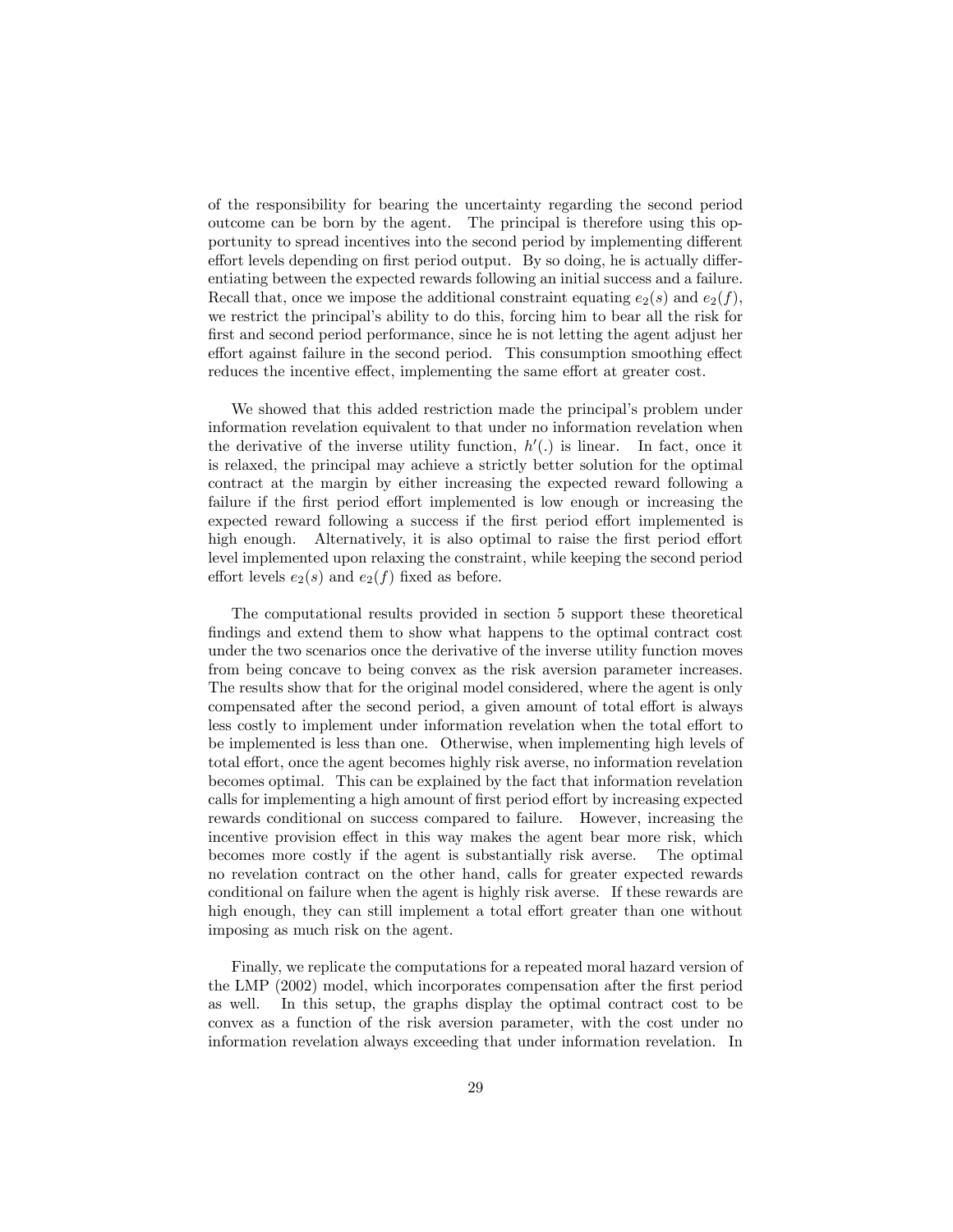fact, this difference consistently increases with the degree of risk aversion. That even high effort levels can be implemented at lower cost under revelation with repeated moral hazard, can be attributable to the fact that the principal is now capable of using first period rewards conditional on success and failure as an additional instrument to smooth the agent's consumption and hence her burden from risk.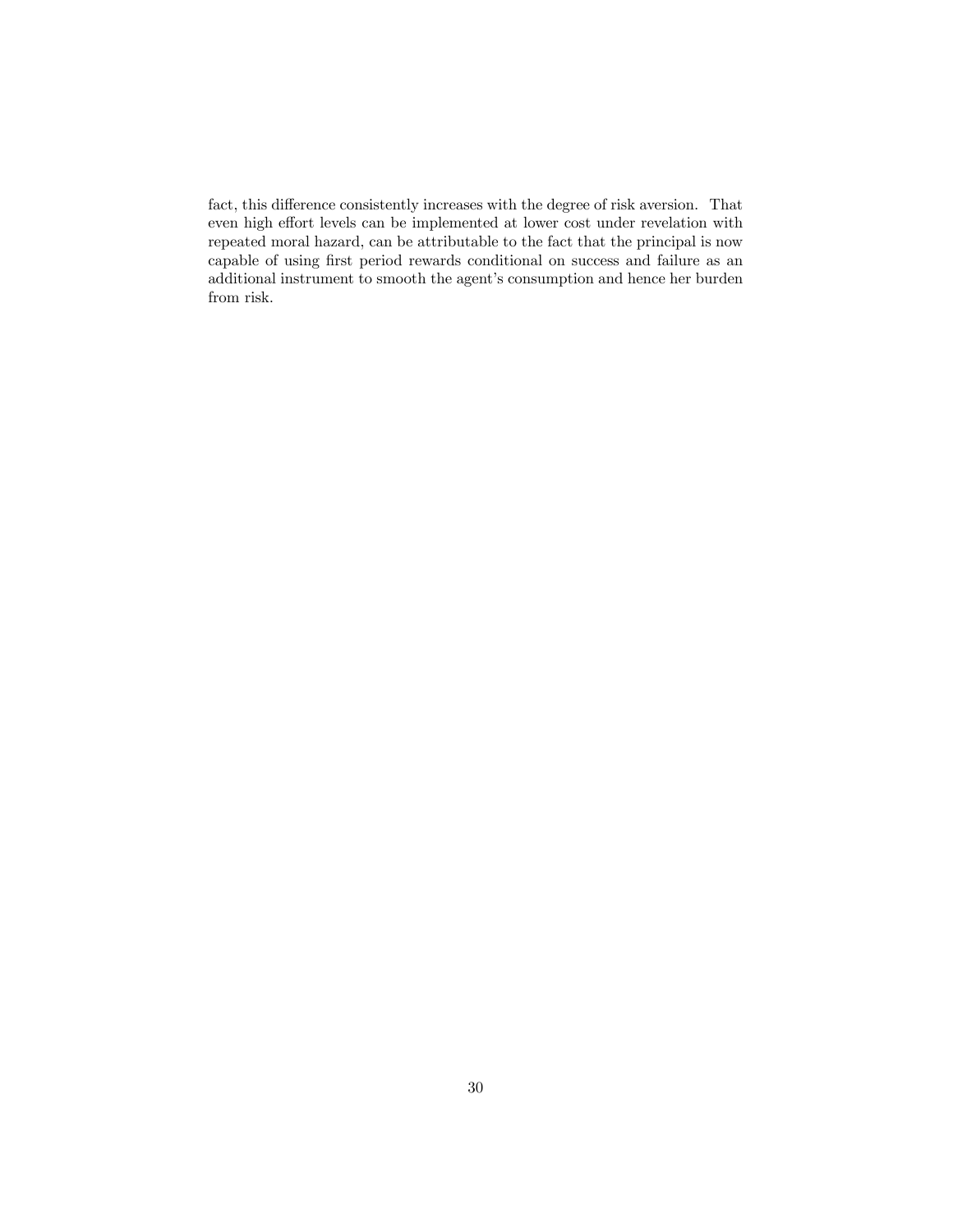## 7 Appendix

In this Appendix we show the positivity of all the multipliers in the Revelation problem. First, we write the first order conditions of the principal's problem with respect to  $\boldsymbol{u}$  :

$$
\frac{\partial \mathcal{L}^R}{\partial u(s,s)} \quad : \quad h'(u(s,s)) = \lambda + \frac{\mu_1}{e_1} + \frac{\mu_2(s)}{e_1 e_2(s)} \tag{12}
$$

$$
\frac{\partial \mathcal{L}^{R}}{\partial u(s,f)} \quad : \quad h'(u(s,f)) = \lambda + \frac{\mu_1}{e_1} - \frac{\mu_2(s)}{e_1(1 - e_2(s))} \tag{13}
$$

$$
\frac{\partial \mathcal{L}^R}{\partial u(f,s)} \quad : \quad h'(u(f,s)) = \lambda - \frac{\mu_1}{1 - e_1} + \frac{\mu_2(f)}{(1 - e_1)e_2(f)} \tag{14}
$$

$$
\frac{\partial \mathcal{L}^R}{\partial u(f,f)} \quad : \quad h'(u(f,f)) = \lambda - \frac{\mu_1}{1 - e_1} - \frac{\mu_2(f)}{(1 - e_1)(1 - e_2(f))} \tag{15}
$$

Subtracting  $(13)$  from  $(12)$ , and  $(15)$  from  $(14)$  we get:

$$
h'(u(s, s)) - h'(u(s, f)) = \frac{\mu_2(s)}{e_1 e_2(s)(1 - e_2(s))} > 0
$$
  
\n
$$
\Rightarrow \mu_2(s) > 0
$$
  
\n
$$
h'(u(f, s)) - h'(u(f, f)) = \frac{\mu_2(f)}{(1 - e_1)e_2(f)(1 - e_2(f))} > 0
$$
  
\n
$$
\Rightarrow \mu_2(f) > 0
$$

which shows that  $\mu_2(s)$  and  $\mu_2(f)$  are strictly positive since  $h'(.)$  is strictly increasing and  $u(s, s) \neq u(s, f)$  and  $u(f, s) \neq u(f, f)$ . Using the positivity of  $\mu_2(s)$  and  $\mu_2(f)$  along with the principal's first order conditions with respect to effort we have:

$$
\frac{\partial \mathcal{L}^R}{\partial e_2(s)} : e_1[1 - (h(u(s, s) - h(u(s, f)))] - \mu_2(s)c''(e_2(s)) = 0
$$
  

$$
\frac{\partial \mathcal{L}^R}{\partial e_2(f)} : (1 - e_1)[1 - (h(u(f, s)) - h(u(f, f)))] - \mu_2(f)c''(e_2(f)) = 0
$$

$$
e_1[1 - (h(u(s, s) - h(u(s, f)))) = \mu_2(s)c''(e_2(s)) > 0 \tag{16}
$$

$$
(1 - e1)[1 - (h(u(f, s)) - h(u(f, f)))] = \mu_2(f)c''(e_2(f)) > 0
$$
 (17)

$$
\frac{\partial \mathcal{L}^R}{\partial e_1} : e_2(s)[1 - (h(u(s, s)) - h(u(s, f)))] - e_2(f)[1 - (h(u(f, s)) - h(u(f, f)))]
$$